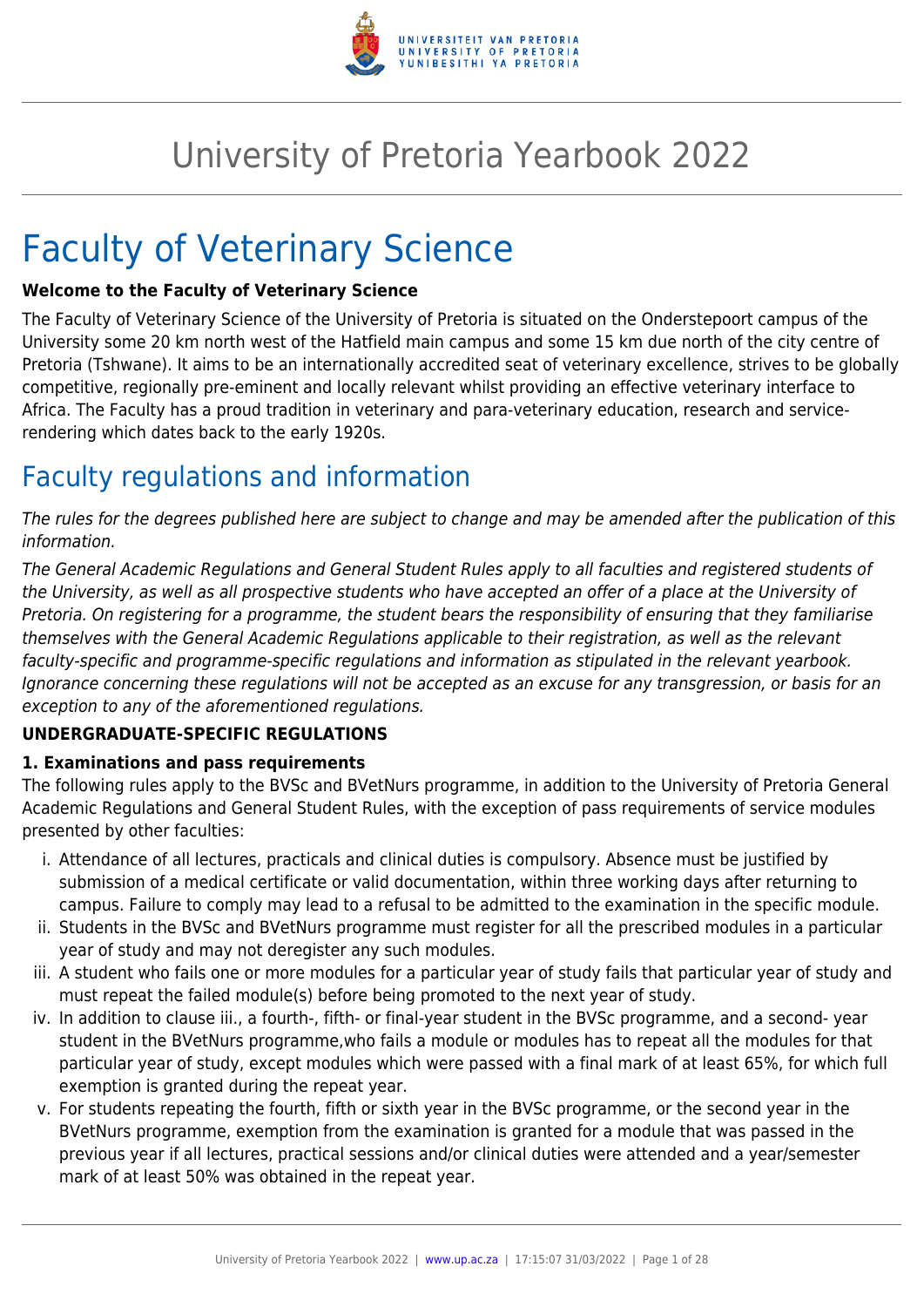

- vi. The semester/year mark and examination mark contribute 50% respectively towards the final mark for all examination bearing modules..
- vii. A head of department may require from a student to complete certain practical and/or clinical procedures or other similar requirements and to provide evidence of such before the student will be allowed access to the examination.
- viii. A student is required to obtain a minimum semester/year mark of 40%, a minimum of 40% in the examination, as well as a final mark of at least 50% to pass a module. A subminimum of 40% in subdivisions of theoretical and/or practical examinations may be required as stipulated by the dean in consultation with the head of department concerned, and as set out in the study guide.
- ix. The content, format and duration of the supplementary, special or Chancellor's examination will be similar to that of the examination, except for oral examinations or online computer based (non-invigilated) examinations, where the supplementary, special or Chancellor's examination may be in a different format or in exceptional conditions where the Dean may approve a different format. Reasonable consideration should be given for the travel needs of student travel in arranging such examinations.
- x. Semester tests and examinations are scheduled as stipulated in the Faculty Academic Calendar, as approved by the dean.
- xi. A student may apply for admission to a special assessment by using the Faculty's relevant standard operating procedure which is managed by student administration.
- xii. The percentage of weighting of subsections of an examination in the calculation of the examination mark, will be indicated in the individual study quides.
- xiii. A student qualifies for a supplementary examination in terms of either of the following circumstances: a. Where the final mark obtained is between 40% and 49%, or
	- b. Where the final mark is above 50% and the examination mark is below 40%, or
	- c. Where a subminimum mark for a specified section of the examination is not achieved, as explained in the relevant study guide.
- xiv. A head of department may require from a student who has been admitted to a supplementary examination, to do additional prescribed work for a specified period of time before he or she may take the supplementary examination as approved by the Dean.
- xv. A head of department may require of a student to achieve a subminimum score of up to 50% in different components or sections of a supplementary examination, in order to pass the supplementary examination.

# **2. Perusal and re-marking of examination papers scripts (also consult G Reg G14, and the Faculty's Standard Operating Procedure for perusal)**

- i. After an examination, departments provide feedback to students concerning the framework that was used by the examiners during the examination. The manner in which feedback is given is determined by the head of department and published in the study guides of the specific modules
- ii. Students may apply for re-marking of an examination paper after perusal of the paper and payment of the prescribed fee. The application must be submitted within 5 working days after the publication of the results of the primary examination, and within 3 working days after the publication of the results of the supplementary examination. The examiner will be appointed by the relevant head of the department. (Re-evaluation of oral examinations is, however, not permitted.).

# **3. Exclusion**

- i. A student who is not permitted to re-register in terms of General Academic Regulation G3.2 is automatically excluded from the BVSc or BVetNurs programme at the end of the specific academic year.
- ii. A student who fails a particular year of study for the second time is automatically excluded.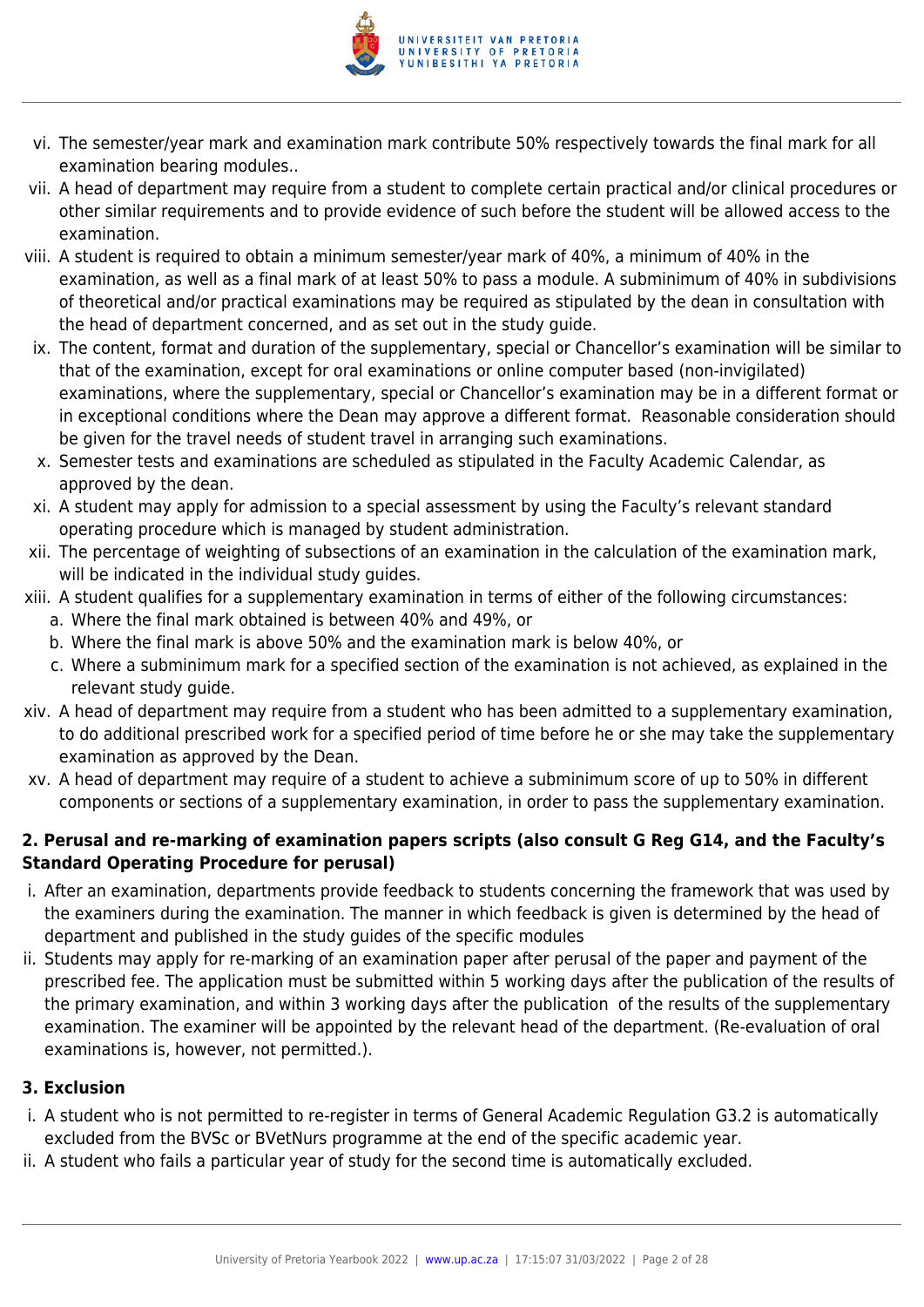

# **4. Re-admission and dismissal**

Also refer to General Academic Regulation G4.

A student who has been excluded may apply in writing by the specified deadline for such appeals to the Faculty Appeals Committee for consideration for re-admission, failing which the student is dismissed. The Faculty Appeals Committee has the discretion to either readmit an excluded student, or to deny the appeal, in which case the student is dismissed.

#### **5. Dress code**

Special instructions regarding dress as stipulated in study guides must be adhered to. The details of these will be furnished when students are notified that they have been selected for the programme. Provision is made during the orientation programme for the acquisition of protective clothing.

# **6. Vaccinations**

It is required of every student to complete the required vaccination protocol against rabies as arranged by Student Administration. The protocol is for the student's own account. (Provision is made for the availability of documentation to facilitate claims with medical aid schemes.)

#### **7. Statutory requirements**

It is required of all BVSc and BVetNurs students to register with the South African Veterinary Council (SAVC) as a veterinary student or veterinary nursing student respectively, at the time of first registration in the respective degree programme. Registration has to be renewed annually until completion of the degree programme.

# **POSTGRADUATE-SPECIFIC REGULATIONS**

# **POSTGRADUATE DIPLOMAS**

Postgraduate Diplomas are postgraduate specialisation qualifications at NQF-level 8 of at least 120 credits. In the Faculty, it is in general aimed at developing specific areas of knowledge and competence in a chosen field. As per the General Academic Regulations (GC3), a Faculty postgraduate diploma will allow for admission into an appropriate master's degree (as per the minimum entry requirements).

Also consult the General Academic Regulations G16 – G29.

# **Programme information**

- i. The curriculum consists of four compulsory core and elective theoretical modules of 30 credits each to the total value of 120 credits.
- ii. Each module will require a certain amount of contact sessions and the balance may be conducted online. The detail of the sessions for each module is published in the respective study guides.
- iii. A minimum number of students could be set (as per the discretion of the module coordinator) for the presentation of any given module. When the required minimum number of students for a particular module is not reached, the module will not be presented during that academic year but will be offered again in the next academic year. For some modules a maximum number of students who can enrol, may be set. The details for each module are published in the study guides.
- iv. Students are required to confirm whether a module will be presented in any particular year, or not. This enquiry should be directed to the Faculty PG Student Administration co-ordinator according to the syllabi information provided in the list of modules in this yearbook.

# **Admission**

Also consult the General Academic Regulation G16.

A candidate is admitted to a postgraduate diploma programme only if he or she is in possession of an appropriate bachelor's degree, or an appropriate advanced diploma, subject to G16.3 which stipulates that admission is subject to the stipulations of G1.3 and G55, which determine that a candidate may be considered for admission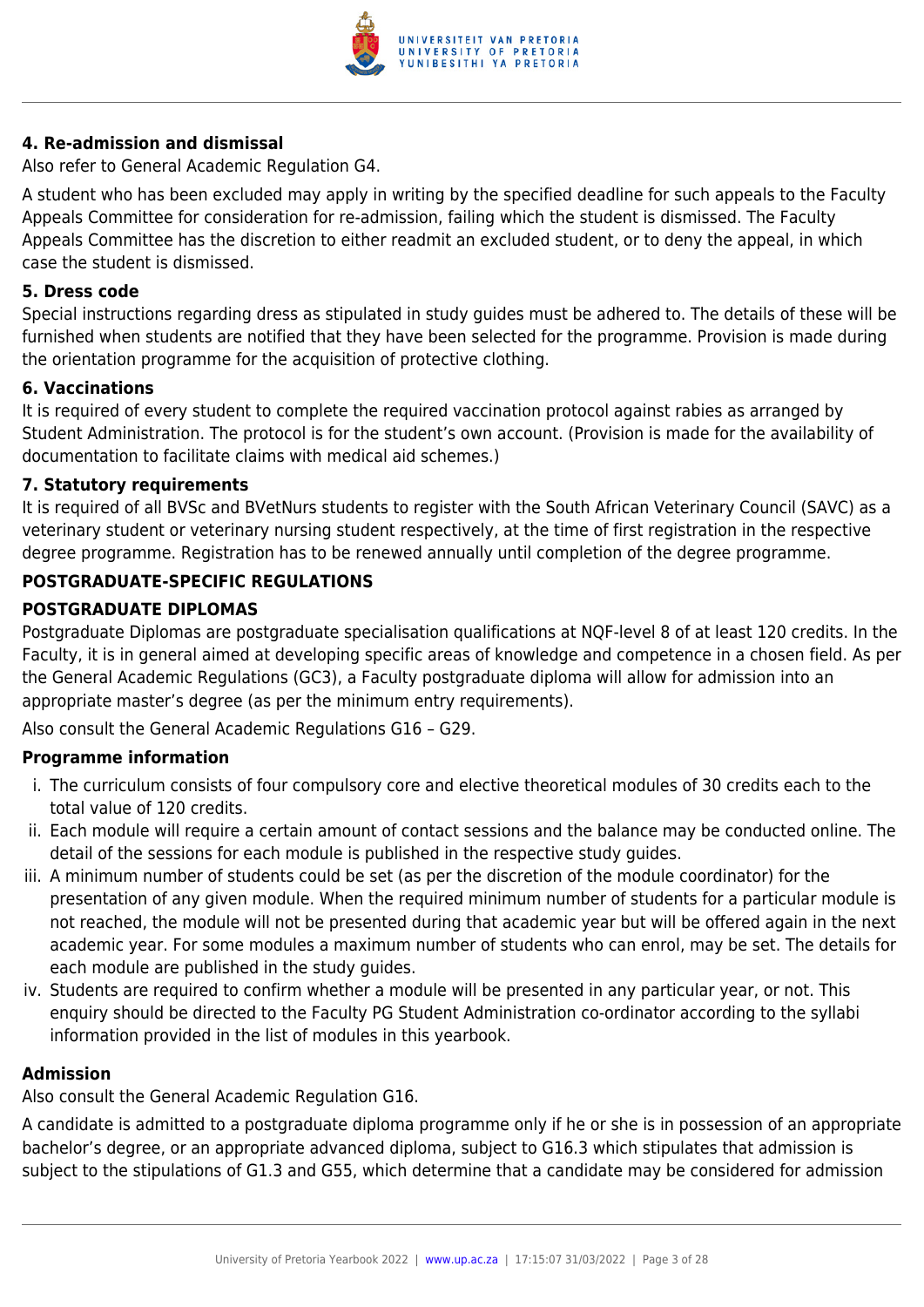

to a postgraduate diploma programme if he or she is a graduate from another higher education institution or has been granted the status of a graduate of such an institution; or, if he or she, by means of the recognition of prior learning (RPL), is deemed to have reached a standard of competence that is considered by Senate to be adequate for the purposes of admission as a student for a postgraduate diploma (Senate Discretionary Admission).

See programme specific admission requirements below. NOTE: In all instances an admissions examination may be required:

**PG Diploma in Clinical Veterinary Sciences (08220061):** BVSc (or equivalent) degree.

**PG Diploma in Laboratory Animal Science (08220062):** Relevant bachelor's degree or Bachelor of Technology degree or relevant diploma (NQF level 7). NOTE: Entry into clinical modules will be restricted to persons with the relevant veterinary qualification.

**PG Diploma in Production Animals (08220063):** Relevant bachelor's degree or Bachelor of Technology degree or relevant diploma (NQF level 7). NOTE: Entry into clinical modules will be restricted to persons with the relevant veterinary qualification.

**PG Diploma in State Veterinary Medicine (08220064):** Relevant bachelor's degree or Bachelor of Technology degree or relevant diploma (NQF level 7). NOTE: Entry into clinical modules will be restricted to persons with the relevant veterinary qualification.

**PG Diploma in Animal welfare (08220065):** Relevant bachelor's degree or Bachelor of Technology degree or relevant diploma (NQF level 7). NOTE: Entry into clinical modules will be restricted to persons with the relevant veterinary qualification.

**PG Diploma in Veterinary General (08220066):** BVSc (or equivalent) degree or BVetNurs degree (or equivalent).

# **Renewal of registration**

Also consult the General Academic Regulation G18.

The duration of a postgraduate diploma is one year. Under exceptional circumstances, an extension of one year may be approved by the dean.

- i. A full-time student who is registered for postgraduate diploma must complete his or her study within one year of registering for the degree.
- ii. Part-time students who are registered for a postgraduate diploma may be allowed to complete their studies within two years of first registering for the degree.

# **Examinations and pass requirements**

Also consult the General Academic Regulations G23 – G28.

- i. The postgraduate diploma is conferred on strength of the successful completion of tests/assignments and an examination on each of the four 30 credit coursework modules.
- ii. The Faculty does make provision for supplementary and special examinations as per General Academic Regulations G26.4 and G26.5.
- iii. Every module will be evaluated through a variety of continuous assessment methods (i.e. formative assessments, assignments, summative tests, presentations and/or oral defences where applicable) (from which a year mark will be determined), as well as an examination. A year mark of at least 40% is required for admission to the examination. The year mark and examination mark will each contribute 50% to the final mark. A subminimum of 40% is required in the examination and a final mark of at least 50% to pass the module.
- iv. Detailed information and/or instructions regarding requirements for year or examination assessment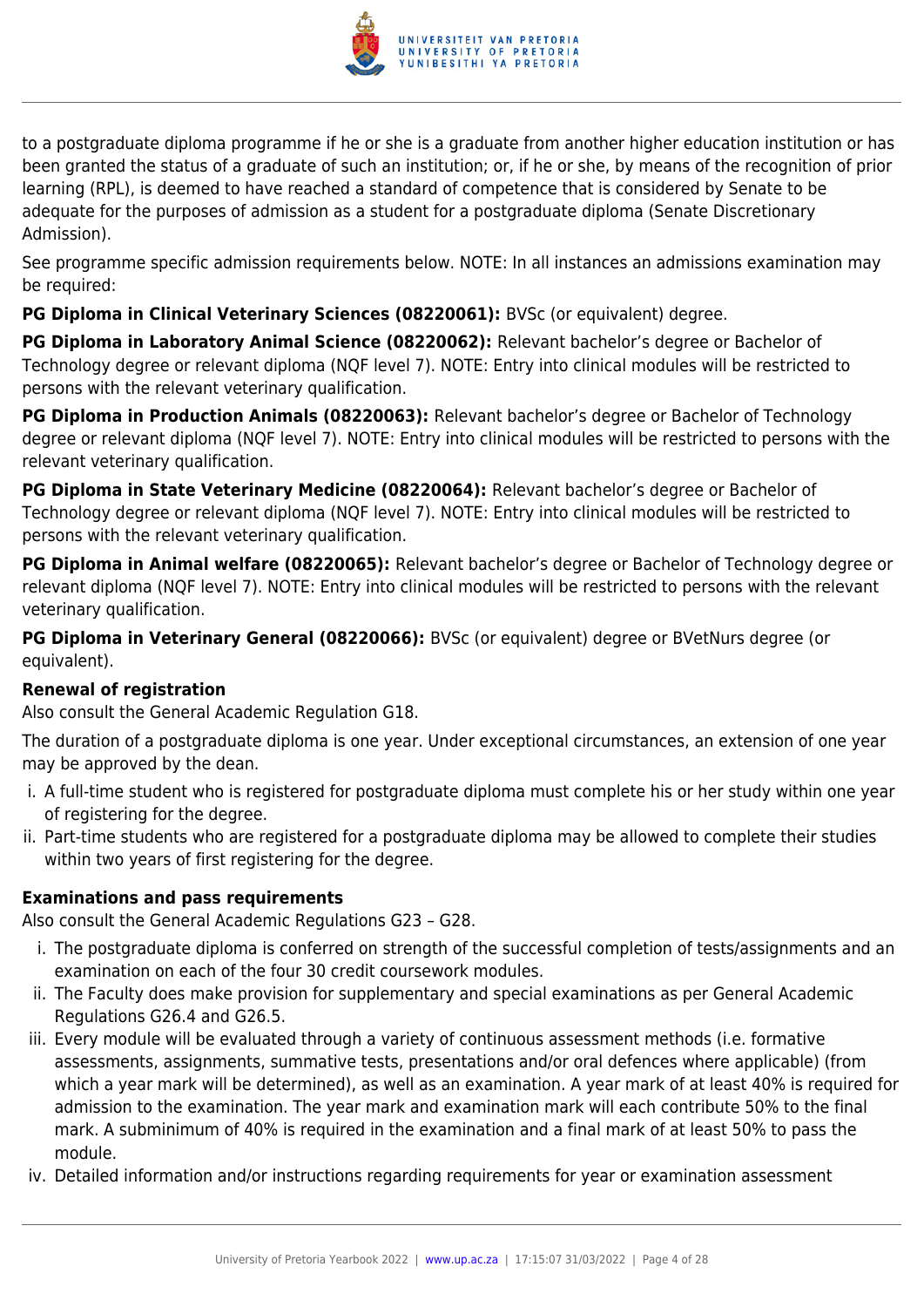

methods and marks are published in the relevant study guides. The calculation of marks may differ from module to module. This information is available in the study guides and students are responsible for familiarising themselves with the way in which marks are calculated in a specific module.

- v. No automatic adjustment of final individual marks from 38% and 39% to 40%, or from 48% and 49% to 50%, or from 73% and 74% to 75%, for the purposes of obtaining access to a supplementary examination, or a pass mark, or a distinction may occur.
- vi. A student passes a module with distinction if he or she obtains a final mark of at least 75%.
- vii. A student may only enrol for a module for a second time when the Student Administration of the Faculty receives a written motivation that is supported by the relevant head of department and subsequently approved by the Deputy Dean: Research and Postgraduate Studies.

# **Compliance with degree requirements and degree privileges, and qualification with distinction** Also consult the General Academic Regulation G29.

- i. A postgraduate diploma qualification will be conferred on a student only if the student has complied with all the requirements for the particular qualification and has reached the level of competence prescribed for each module that is required for the qualification.
- ii. No one is entitled to any privileges pertaining to a postgraduate diploma before the qualification has been conferred on him or her at a graduation ceremony. (In respect of professional registrations, faculties may issue confirmation letters to the relevant professional bodies prior to the graduation ceremonies).
- iii. Qualification with distinction: A postgraduate diploma is awarded with distinction if a student meets the following requirements:
	- a. Obtained a weighted average of at least 75% (not rounded), based on the minimum number of modules prescribed for the qualification in question; and
	- b. Completed the qualification in the minimum period (i.e. one year for a full-time student and two years for a part-time student) (Also consult the General Academic Regulations G18.1), and
	- c. Did not fail or repeat any module during an additional examination. The result of a discontinuation of a module(s) will not be considered when calculating a qualification with distinction.

# **MASTER'S DEGREES**

Also consult the General Academic Regulations G30 – G41.

A master's degree is a postgraduate qualification of at least 180 credits at NQF-level 9. All the master's degrees presented by the Faculty must include a prescribed research component in the form of a research project.

The Faculty offers the following master's degrees:

- i. Master's degrees by dissertation (180 credits)
- ii. Master's degrees by coursework and mini-dissertation (180 credits)
- iii. Professional master's degrees (360 credits)

The following will be applicable for all three master's degree programmes (any programme specific differences will be highlighted under the relevant degree programmes):

# **Agreement between student and supervisor and progress reports**

Also consult the General Academic Regulation G39.

After registration, an agreement **(MOA)** between the student and the supervisor must be signed. The document serves as the basis for the interaction between the student and the supervisor. It indicates their individual roles, responsibilities and expectations and timelines, and makes it clear that they are entering into a binding undertaking with each other. It is the responsibility of the supervisor to monitor the progress of a candidate in regard to the signed agreement (and to update it annually where applicable). In addition, the supervisor should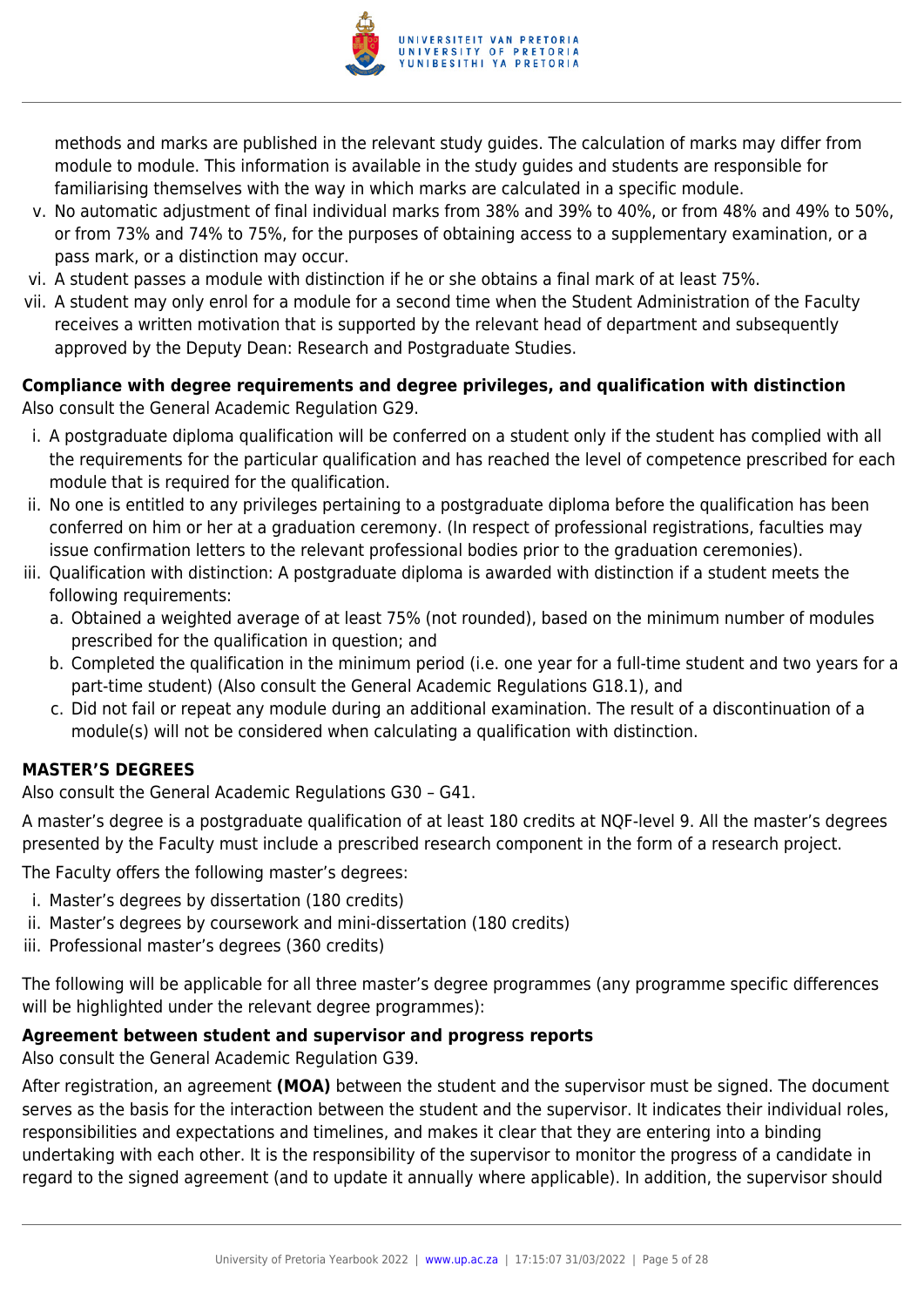

monitor the progress of the candidate continuously by means of the graduate research management system.

An **annual progress report** should be submitted to the Faculty Student Administration and also uploaded onto the graduate research management system.

**Any re-registration is conditional on satisfactory progress** (see Renewal of registration section below), as confirmed by the Faculty Postgraduate and Research committee based on the annual progress report(s) submitted by the head of department to Faculty Student Administration, as provided by the supervisor. The head of department must also record the approval on the graduate research management system.

# **Renewal of registration**

Also consult the General Academic Regulation G32.

# Students enrolled for a **master's degree by dissertation** or a **master's degree by coursework and minidissertation**:

- i. Must complete their studies within two years after first registering for the degree.
- ii. Students are required to re-register before 31 March of every academic year until all the requirements of the degree have been met.
- iii. Providing that progress is satisfactory (based on the annual progress report(s) submitted), renewal of the registration of a master's student will be accepted for the second year of the study. [Also see programme specific requirements with regards to certain coursework specific regulations]
- iv. Renewal of registration after the two-year period is permitted only in exceptional circumstances and granted only for a limited fixed extension of this period in accordance with the relevant faculty procedures, i.e. when the Student Administration of the Faculty receives a written motivation that is supported by the relevant head of department and subsequently approved by the Deputy Dean: Research and Postgraduate Studies.

# Students enrolled for a **professional master's degree**:

- i. An MMedVet master's degree student must complete his or her studies within three years after first registering for the degree.
- ii. Students are required to re-register before 31 March of every academic year until all the requirements of the degree have been met.
- iii. Providing that progress is satisfactory (based on the annual progress report(s) submitted), renewal of the registration of an MMedVet master's degree student will be accepted for the second and third year of the study. However, if the supervisor indicated that there was no progress made during a particular registration year, the student may be excluded from the programme.
- iv. Renewal of registration after the three-year period is permitted only in exceptional circumstances and granted only for a limited fixed extension of this period in accordance with the relevant faculty procedures, i.e. when the Student Administration of the Faculty receives a written motivation that is supported by the relevant head of department and subsequently approved by the Deputy Dean: Research and Postgraduate Studies.

# **General examinations and pass requirements related to dissertations and mini-dissertations**

Also consult the General Academic Regulation G39 for Preparation and submission of dissertation, Technical editing of the dissertation, Evaluation of the dissertation, Appointment of the examination panel, Criteria for evaluation, Examiners' reports, Finalisation of reports.

The following general examinations and pass requirements are applicable to dissertations and mini-dissertations for the following programme codes (Note: programme specific or additional requirements are listed under each relevant programme):

• MSc (Veterinary Science Anatomy and Physiology) (08251014)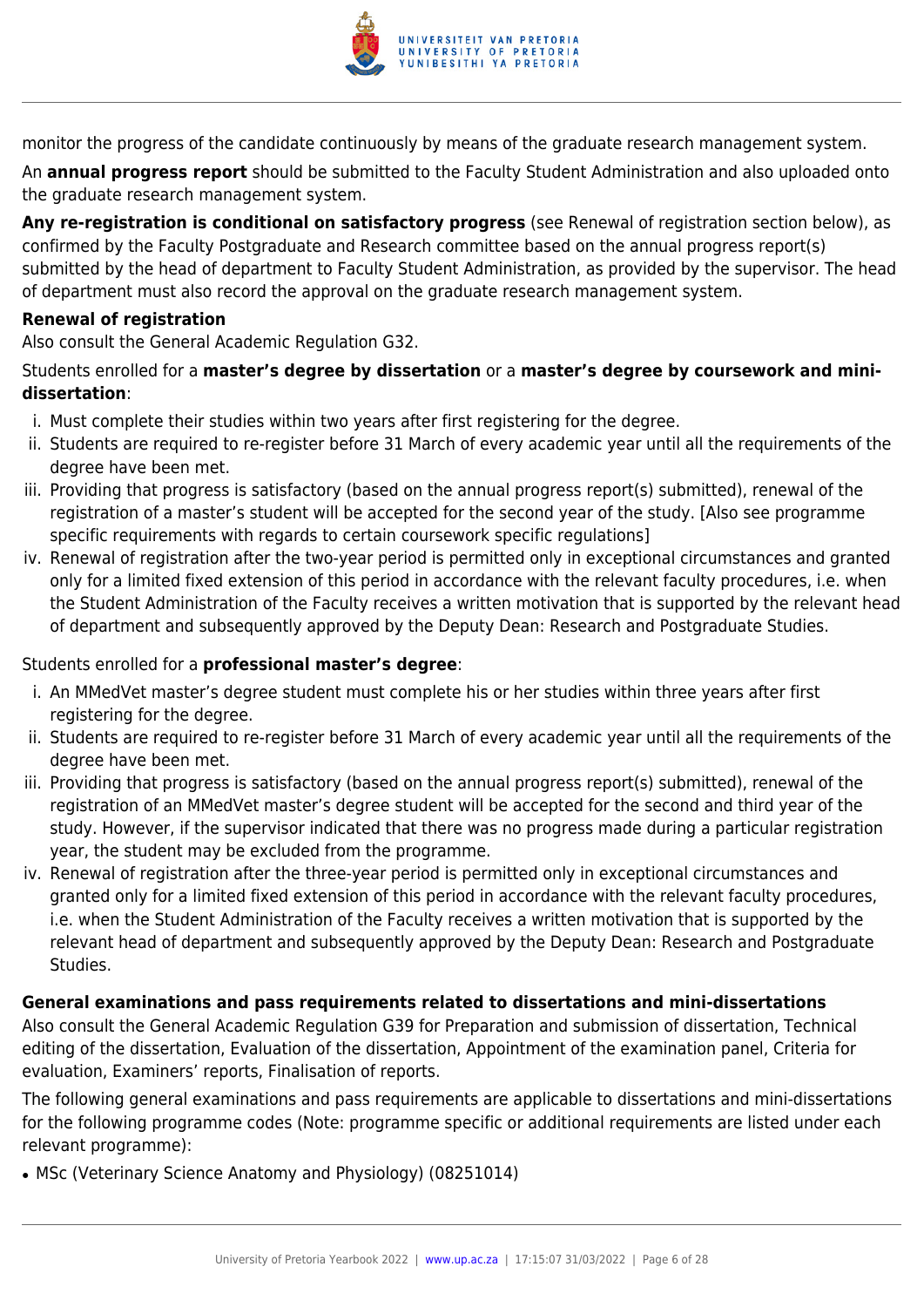

- MSc (Veterinary Science Companion Animal Clinical Studies) (08251015)
- MSc (Veterinary Science Paraclinical Sciences) (08251016)
- MSc (Veterinary Science Production Animal Studies) (08251017)
- MSc (Veterinary Science Tropical Diseases) (08250902)
- MSc (Veterinary Industrial Pharmacology) (08251018)
- MSc (Veterinary Public Health) (08251025)
- MSc (Ruminant Health) (08251024)
- MSc (Veterinary Epidemiology) (08251022)
- MSc (Wildlife Health, Ecology and Management) (08251019)
- MSc (Veterinary Reproduction) (08251023)
- MSc with specialisation in Global One Health: diseases at the human-animal interface (08251030)
- MMedVet (Anaesthesiology) (08250132)
- MMedVet (Clinical Laboratory Diagnostic) (08250192)
- MMedVet (Diagnostic Imaging) (08250143)
- MMedVet (Equine Medicine) (08250056)
- MMedVet (Equine Surgery) (08251122)
- MMedVet (Ophthalmology) (08250252)
- MMedVet (Small Animal Medicine) (08250057)
- MMedVet (Small Animal Surgery) (08250024)
- MMedVet (Laboratory Animal Science) (08250212)
- MMedVet (Pathology) (08250102)
- MMedVet (Pharmacology) (08251132)
- MMedVet (Toxicology) (08251142)
- MMedVet (Veterinary Public Health) (08250042)
- MMedVet (Bovine Health and Production) (08250055)
- MMedVet (Pig Herd Health (08250183)
- MMedVet (Poultry Diseases) (08250172)
- MMedVet (Reproduction) (08250032)
- MMedVet (Small Stock Herd Health) (08250242)
- MMedVet (Wildlife Diseases) (08250222)

A dissertation/mini-dissertation should be submitted with the written permission of the supervisor. Should the supervisor refuse to grant permission for submission, the candidate may request permission to submit from the Faculty Postgraduate and Research committee (consult the General Academic Regulations G39.7.2 for the detailed procedures).

The layout of the dissertation/mini-dissertation shall conform to the dissertation layout guidelines as per the General Academic Regulations G39.10 and G39.11.

A dissertation/mini-dissertation is submitted to the Head: Student Administration, before the closing date for the relevant graduation ceremonies as announced annually (i.e. usually 30 October or 31 March to qualify for the Autumn or Spring graduation, respectively), after permission is granted by the supervisor and co-supervisor(s). (Also consult the General Academic Regulation G39 with regard to the submission and technical editing of the thesis).

If a dissertation/mini-dissertation is submitted after the due date specified above, the student takes the risk that the examination of the dissertation may be delayed and the student will not be considered for the graduation concerned. A student will only be allowed to graduate if the student has successfully complied with all the requirements for the particular programme.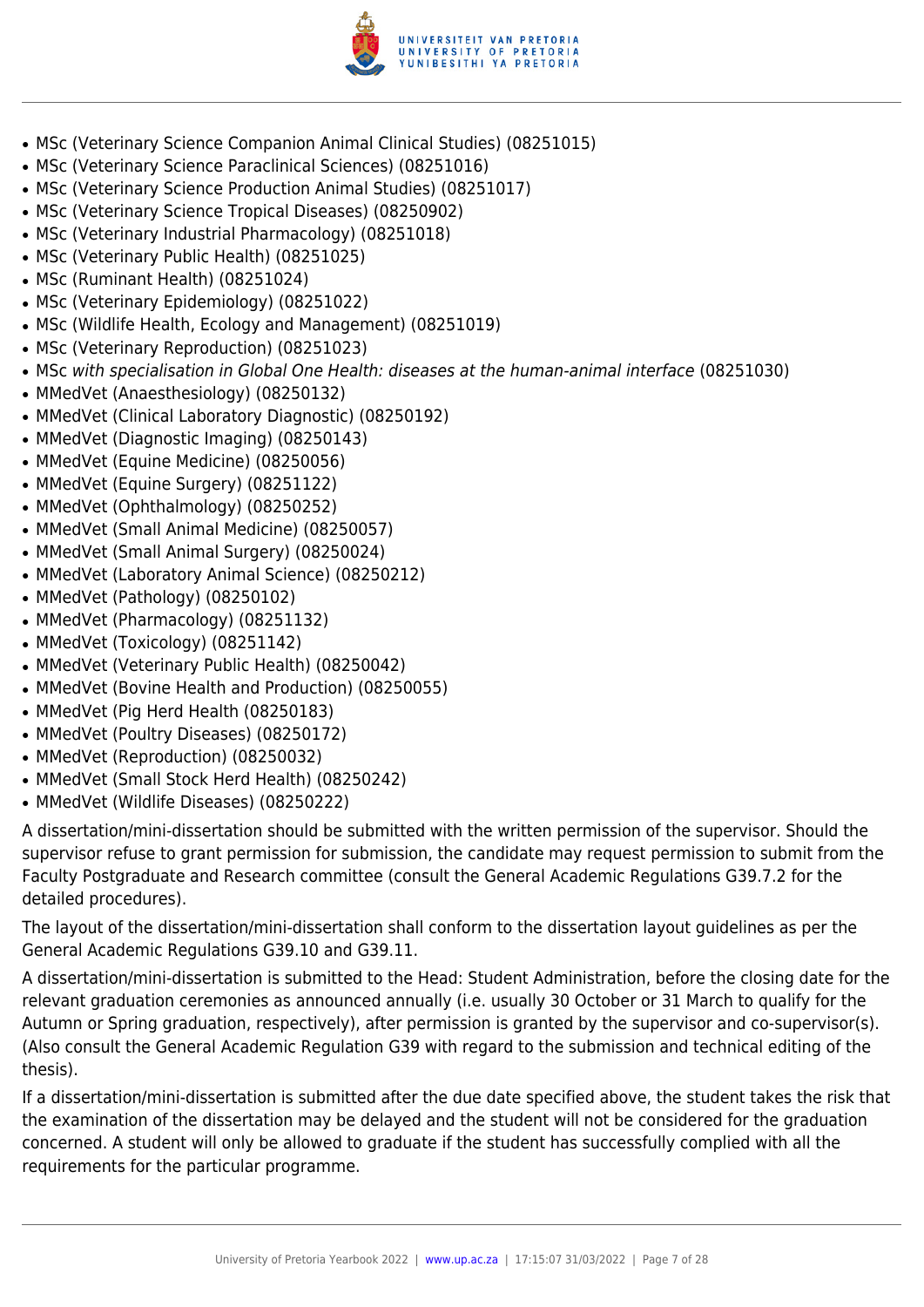

The dissertation/mini-dissertation will be evaluated by two examiners (for the appointment of the examination panel, consult the General Academic Regulation G39.12.1). Also consult the Faculty MSc guidelines and reporting document for internal and external examiners.

- i. In addition to the recommendation, the examiner report should indicate the mark that the candidate has achieved, with the understanding that at least 50% is regarded as a pass mark and at least 75% as a pass with distinction.
- ii. The average of the separate marks awarded by the two examiners, constitutes the final mark for the dissertation.
- iii. Should the examiners recommend minor or major revisions as set out in G39.12.4(b)(ii) and (iii), the relevant section(s) of the examiners' reports will be made available to the candidate by the supervisor in consultation with the head of department, in order for the necessary changes to be made to the dissertation (note: the identity of the examiners may not be revealed to the candidate). As soon as the changes have been made to the dissertation by the candidate, to the satisfaction of the head of the department, the revised dissertation, accompanying rebuttal letter, copy of the draft research article (for master's degree by dissertation and professional master's degrees; see programme specific regulations) and a short report by the supervisor on the result, supported by the relevant head of department must be submitted via the Head: Student Administration to the Faculty Postgraduate and Research committee for recommendation to the dean. In some instances where major revision was necessary, examiners might request that the revised dissertation be returned to the examiner to confirm that the changes have been addressed.
- iv. Should an examiner award a mark below 50% and indicated that the revised copy of the dissertation be returned to the examiner to confirm that the suggested changes have been addressed and to ascertain if a pass mark can be awarded; the mark awarded for the revised dissertation will be capped at 50%.
- v. If a dissertation has been rejected on the basis that it does not meet the required standard, the student may be permitted by the dean, on the recommendation of the relevant head of department, to submit an amended version within 12 months, and in such case the student must bear the full cost of the examination.
- vi. The dissertation can also be rejected and the degree not conferred on the candidate.

See further programme specific requirements (i.e. submission of a draft publication or oral exam, etc.) highlighted under the relevant degree programmes.

# **Retention and preservation of research data**

Also consult the General Academic Regulation G39.

The data generated through the research conducted must be managed in accordance with the University of Pretoria's Research Data Management policy and the related Research Data Management procedure.

Non-disclosure of the contents of a study (Embargo): Where part of or all the contents of the master's study must remain confidential, the supervisor will be required to submit an application in writing to the Faculty Postgraduate and Research committee setting out the grounds for such a request and indicating the duration of the period of confidentiality. This period would normally not exceed 2 (two) academic years. The committee considers the application and either approves it or refers it back to the supervisor. The faculty must keep record of the decisions and the embargo, and the information must be shared with the Department of Library Services.

# **1) Master's degrees by dissertation**

Master's degrees by dissertation is a research master's degree that requires a high level of theoretical engagement and in some cases, demonstration of the ability to relate knowledge to a range of contexts for professional practice. It must contain a research component at NQF level 9 (to the value of 180 credits), culminating in the acceptance of a dissertation. A research master's degree is a full research programme designed to develop research skills which amongst others, allows the graduate to progress seamlessly to the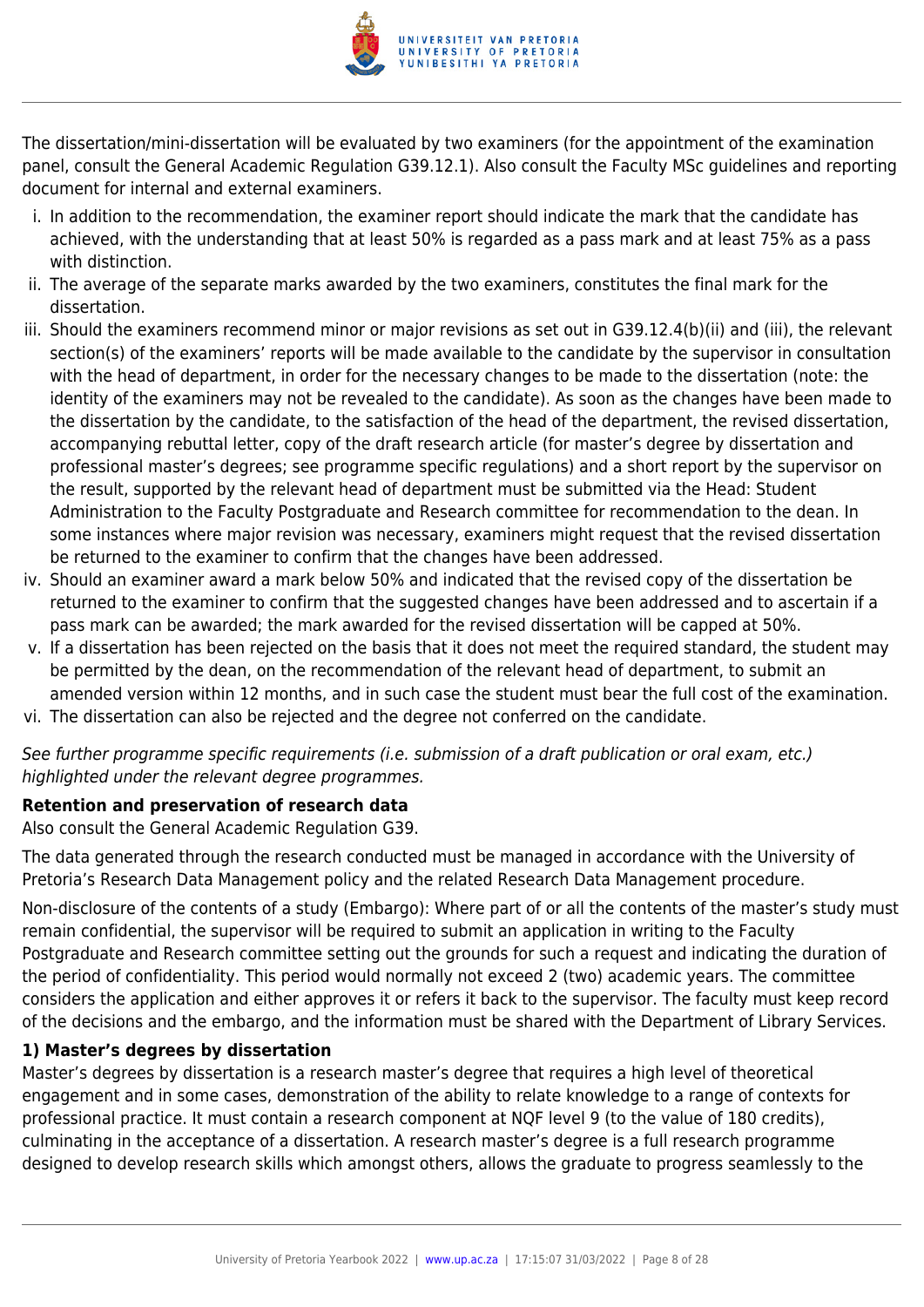

research demands of a PhD.

Also consult the General Academic Regulation G39.

# **Admission**

Also consult the General Academic Regulation G31.

The Faculty offers the following master's degrees by dissertation:

- MSc (Veterinary Science) (Anatomy and Physiology) (08251014)
- MSc (Veterinary Science) (Companion Animal Clinical Studies) (08251015)
- MSc (Veterinary Science) (Paraclinical Sciences) (08251016)
- MSc (Veterinary Science) (Production Animal Studies) (08251017)
- MSc (Veterinary Science) (Tropical Diseases) (08250902)

For all master's degrees by dissertation programmes, the Faculty Admissions Regulations state that:

- i. A candidate is admitted to a master's programme only if he or she is in possession of a BVSc (or equivalent) degree or relevant four-year BScAgric degree or relevant BSc honours degree or relevant postgraduate diploma (on NQF level 8).
- ii. An admissions examination may be required.
- iii. The candidate may be required to submit proof of experience in their selected field of study.

In addition:

- i. In certain cases, it remains the prerogative of the head of department to require, in addition to the entrance requirements, for the candidate to pass a proficiency test in English (TOEFL).
- ii. Postgraduate applicants who have completed any foreign qualifications must have all their previous postschool qualifications evaluated by SAQA where required. Also consult the General Academic Regulations A3.6.

# **Programme-specific information**

All students should register for (and pass) the module Research methodology (VRM813) (non-credit-bearing). If a student has already completed a similar module for a previous degree (within the past five years) and can show sufficient evidence of competence in research skills required at postgraduate level, a student may apply for exemption from this module.

#### **Research information**

Also consult the General Academic Regulation G39.

The main objective of master's degree studies is to enable the candidate to learn how to conduct research and undertake training in research methods, under supervision. The basic requirements and Faculty expectations of an MSc are:

- i. The candidate should show the ability to undertake a research project and write up the project.
- ii. The candidate does not need to make an original contribution to science, but still show the ability to do research independently.
- iii. Please note that explicit hypothesis-testing, i.e. experimental work is not necessarily mandatory.

The research topic is determined in consultation with the supervisor and the relevant head of department, and the research project(s)/ dissertation that follow, must be approved according to Faculty guidelines.

Research undertaken by a master's student is conducted in accordance with the University's Code of ethics for scholarly activities. All research proposals must be submitted for ethics clearance/approval/exemption to the relevant faculty research and/or research ethics committee. Faculty research ethics committees may consider and approve or reject research proposals in accordance with the guidelines of the general policy.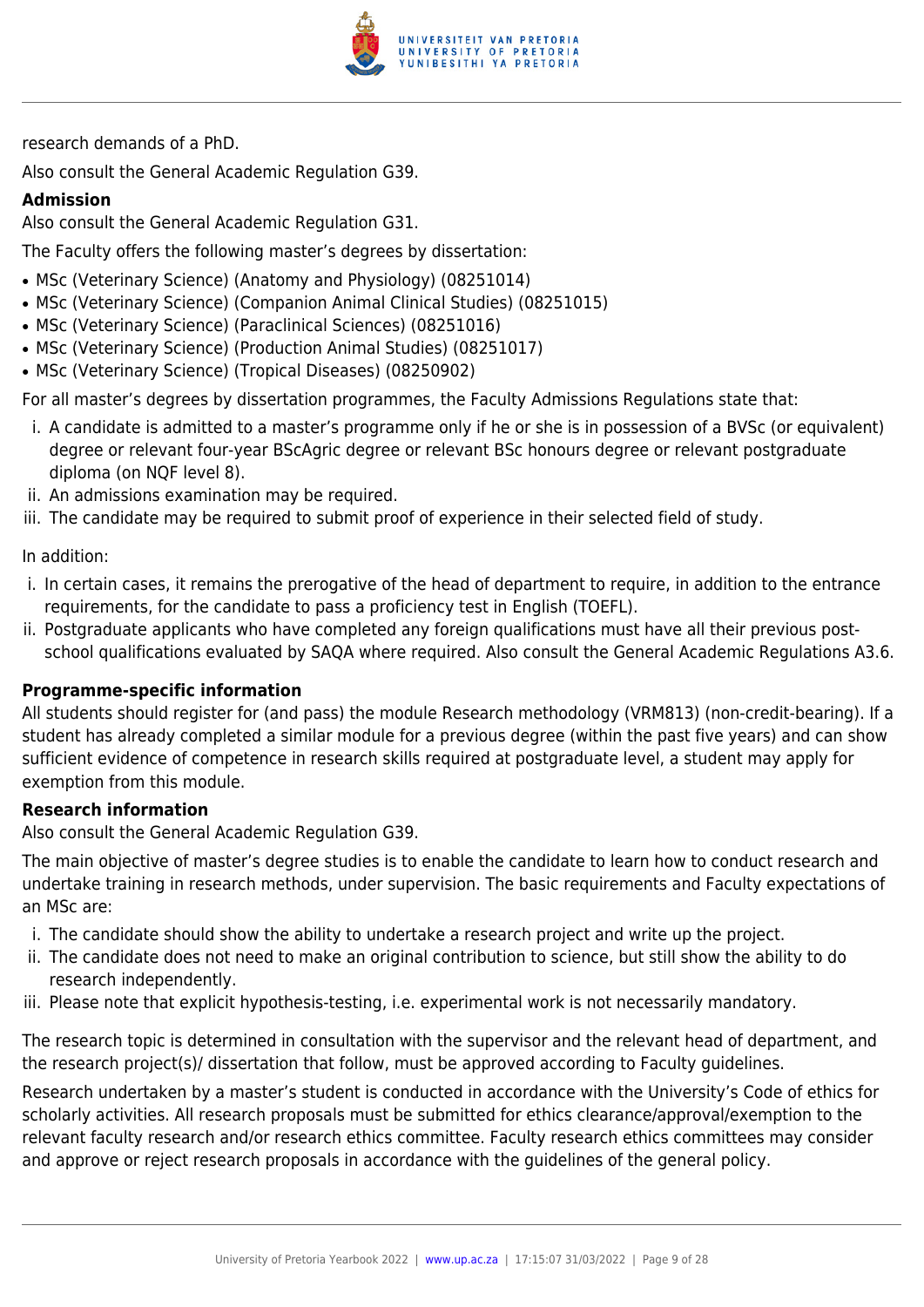

# **Examinations and pass requirements**

The degree is conferred by virtue of the successful completion of a dissertation.

The general guidelines as stipulated under the heading "Examinations and pass requirements related to dissertations and mini-dissertations" apply.

**Additional programme specific requirement for master's degrees by dissertation:** Before or on submission of the final copy of the dissertation, a student must submit a draft first-author research article for publication to the supervisor (Also consult the General Academic Regulations G39 - G40). The draft article should be based on the research study undertaken (and as approved by the Faculty Research Ethics committee) during the master's study and be approved by the supervisor(s) concerned. The supervisor should then take the draft paper through all the processes of revision and resubmission as may be necessary and/or appropriate for publication. The affiliation of both the student and the supervisor(s) should be listed as the University of Pretoria.

# **Compliance with degree requirements and degree privileges, and qualification with distinction** Also consult the General Academic Regulation G40.

- i. A master's degree by dissertation will be conferred on a student only after the successful completion of all requirements of each component of the relevant degree programme, including the submission and successful evaluation of a research-based dissertation, draft publication, and compliance with all the requirements for the particular programme.
- ii. A master's degree is not deemed to be completed if the electronic version of the dissertation has not been submitted to the relevant faculty administration prior to the date of closure of the graduation/finalist list for the forthcoming graduation ceremony.
- iii. No one is entitled to any privileges pertaining to a master's degree before the qualification has been conferred on him or her at a graduation ceremony. In respect of professional registrations, faculties may issue confirmation letters to the relevant professional bodies prior to the graduation ceremonies.
- iv. Qualification with distinction: A master's degree is awarded with distinction if a student meets the following requirements:
	- a. Obtained a mark of 75% or above for the research-based dissertation; and
	- b. Completed the qualification within the maximum period allowed for master's study, but not in less than the prescribed minimum period of one academic year. Note: the maximum allowable time is twice the prescribed minimum years of study in relation to postgraduate students who study part-time (i.e. study while working full-time).

# **2) Master's degrees by coursework and mini-dissertation**

A coursework master's degree requires a high level of theoretical engagement and intellectual independence, and in some cases demonstration of the ability to relate knowledge to a range of contexts for professional practice. It must contain a research project comprising at least 60 credits, culminating in the acceptance of a mini-dissertation.

In the Faculty, the coursework master's degree curriculum consists of compulsory core and elective theoretical modules (90 credits) as well as a mini-dissertation (90 credits).

Also consult the General Academic Regulations G35 - 38.

# **Programme information**

- i. Each module requires a certain amount of contact sessions and the balance may be presented online. The detail of the contact sessions for each module is published in the study guides.
- ii. A minimum number of students could be prescribed (as per the discretion of the module coordinator) for the presentation of any given module. When the required minimum number of students for a particular module is not reached, the module will not be presented in that academic year but will be offered again in the next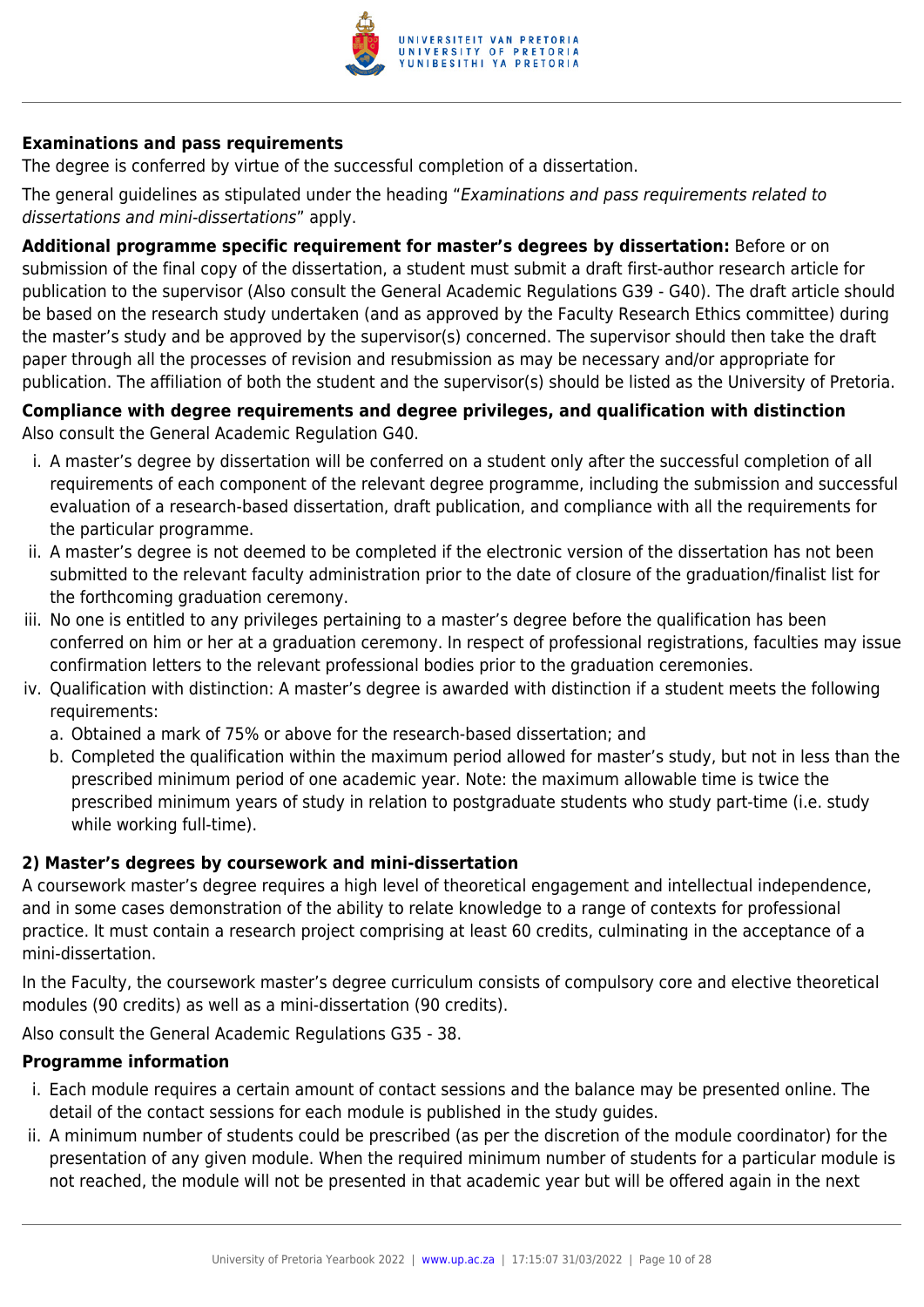

academic year. For prescribed modules a maximum number of students who can enrol may be set. The details for each module are published in the study guides.

iii. Registered students are required to confirm whether a module will be presented in any particular year. This enquiry should be directed to the Faculty PG Student Administration co-ordinator according to the syllabi information provided in the list of modules in this yearbook.

#### **Admission**

Also consult the General Academic Regulation G31.

The Faculty offers the following master's degrees by coursework and mini-dissertation:

- MSc (Veterinary Industrial Pharmacology) (08251018)
- MSc (Veterinary Public Health) (08251025)
- MSc (Ruminant Health) (08251024)
- MSc (Veterinary Epidemiology) (08251022)
- MSc (Wildlife Health, Ecology and Management) (08251019)
- MSc (Veterinary Reproduction) (08251023)
- MSc with specialisation in Global One Health: diseases at the human-animal interface (08251030)

For all the master's degrees by coursework and mini-dissertation programmes, the Faculty Admissions Regulations state that

- i. A candidate is admitted to a master's degrees by coursework and mini-dissertation programme only if he or she is in possession of a BVSc (or equivalent) degree or relevant four-year BScAgric degree or relevant BSc honours degree or relevant postgraduate diploma (on NQF level 8). [EXCEPT for MSc (Veterinary Reproduction) (08251023) for which the minimum admissions requirement is: BVSc (or equivalent) degree]
- ii. An admissions examination may be required.
- iii. The candidate may be required to submit proof of experience in their selected field of study.

In addition:

- i. In certain cases, it remains the prerogative of the head of department to require, in addition to the entrance requirements, for the candidate to pass a proficiency test in English (TOEFL).
- ii. Postgraduate applicants who have completed any foreign qualifications must have all their previous postschool qualifications evaluated by SAQA where required. Also consult the General Academic Regulations A3.6.
- iii. In cases where online modules are offered, basic computer skills are required in order to successfully participate in the degree programme.

# **The following will be applicable for all the master's degrees by coursework and mini-dissertation programmes (any programme specific differences will be highlighted under the relevant degree programmes):**

#### **Research information**

Also consult the General Academic Regulation G39.

The coursework master's degree consists of coursework modules (90 credits in total) as well as a minidissertation (90 credits). A mini-dissertation is not a deemed to be a research-based master's dissertation and is of limited scope and extent. The content should cover enough work for a case report or short communication. The basic requirements and Faculty expectations of a coursework master's degree mini-dissertation are:

- i. The student should show the ability to undertake a research project and write up the project.
- ii. The student does not need to make an original contribution to science, but still show the ability to do research independently.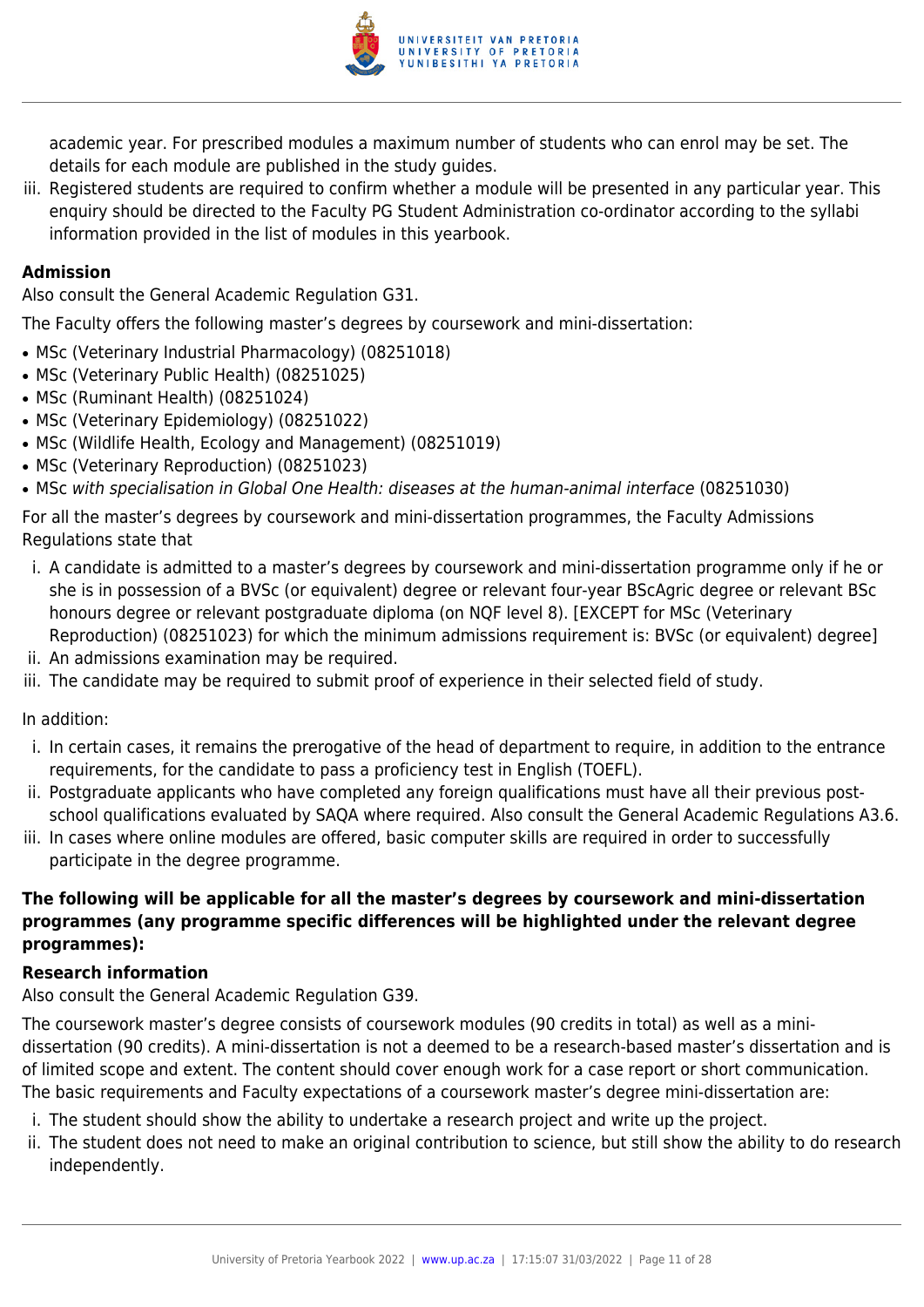

iii. Please note that explicit hypothesis-testing, i.e. experimental work is not necessarily mandatory.

Candidates must submit a mini-dissertation which deals with an applied field of study. The topic is determined in consultation with the supervisor and the relevant head of department and must be approved according to Faculty guidelines. The mini-dissertation is based on an applied research project or related research projects which need not be original), planned and reported by the candidate. Assistance with statistical processing, applied specialised procedures, etc. is allowed, but must be acknowledged as such.

Research undertaken is conducted in accordance with the University's Code of ethics for scholarly activities. All research proposals must be submitted for ethics clearance/approval/exemption to the relevant faculty research and/or research ethics committee. Faculty research ethics committees may consider and approve or reject research proposals in accordance with the guidelines of the general policy.

**Master's degrees by coursework and mini-dissertation programme examinations and pass requirements:** The MSc coursework degree is conferred by virtue of the successful completion of examinations on the coursework modules and a mini-dissertation.

The Faculty does make provision for supplementary and special examinations as per General Academic Regulations G37.4 and G37.5.

For the coursework, a minimum examination mark of 50% is required in each of the modules where a semester or year mark is not required. However, where a semester or year mark is required, the latter will contribute 50% to the final mark. A subminimum of 40% is required in the examination and a final mark of at least 50 % to pass the module. Instructions regarding requirements for semester, year or examination marks are published in the study guides, for the specific attention of candidates.

If a student fails a coursework module, he/she will have to repeat the module the next year. A module may not be repeated more than twice. Please refer to other specific conditions stipulated in the study guide of each module.

For the mini-dissertation: The general guidelines as stipulated under the heading "Examinations and pass requirements related to dissertations and mini-dissertations" apply.

# **Programme-specific information**

**2.1** For the following four programmes there are only curriculum differences; for all of them, the research information, examinations and pass requirements as set out above (under the heading "Master's degrees by coursework and mini-dissertation programme examinations and pass requirements") applies.

# **2.1.1 MSc (Veterinary Public Health)**

**Curriculum:** The curriculum consists of three compulsory core modules (EPL 851, VPH 881 and VPH 883 for 10, 40 and 40 credits, respectively) as well as a mini-dissertation (90 credits). In addition, students should also register for (and pass) the module Research methodology (VRM 813) (non-credit-bearing).

# **2.1.2 MSc (Ruminant Health)**

**Curriculum:** The curriculum consists of one compulsory core module (RUM 801 for 40 credits) and a choice of one of two elective modules (BHH 801 or SSH 801 for 40 credits each), as well as a mini-dissertation (90 credits). In addition, students should elect any appropriate module on 800 level to the value of at least 10 credits (to make up the total of 90 credits for the coursework), approved by the head of department. Students should also register for (and pass) the module Research methodology (VRM813) (non-credit-bearing).

# **2.1.3 MSc (Veterinary Epidemiology)**

**Curriculum:** The curriculum consists of six compulsory core modules (EPL 851, EPL 852, EPL 853, EPL 855, EPL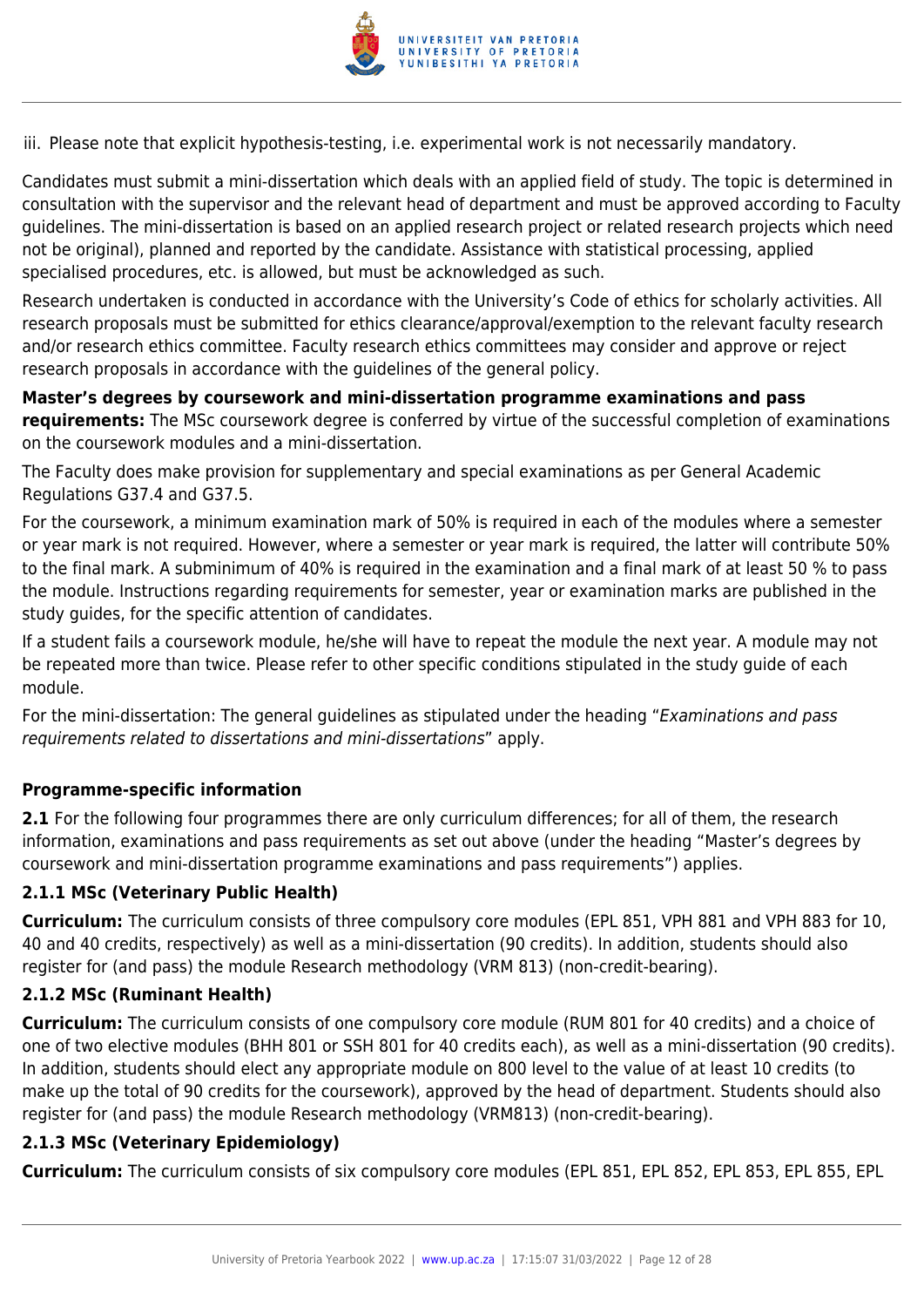

856 and EPL 895 for 10, 20, 20, 5, 5 and 15 credits, respectively), as well as a mini-dissertation (90 credits). In addition, students should elect any appropriate module on 800 level to the value of at least 15 credits (to make up the total of 90 credits for the coursework), approved by the head of department. Students should also register for (and pass) the module Research methodology (VRM 813) (non-credit-bearing).

# **2.1.4 MSc (Veterinary Reproduction)**

**Curriculum:** The curriculum consists of one compulsory core module (GSK 801 for 15 credits) and a choice of three out of five elective modules (GSK 806, GSK 807, GSK 808, GSK 809 or GSK 810 for 25 credits each), as well as a mini-dissertation (90 credits). Students should also register for (and pass) the module Research methodology (VRM 813) (non-credit-bearing).

**2.2** For the following two programmes (programme codes: 08251018, 08251019), there will **only be an intake of new students every second year.** It remains the applicant's responsibility to ensure that the degree they wish to apply for, will indeed be presented. Please contact the relevant head of department according to the syllabi information provided in the list of modules in this Faculty Regulations document. Note: the research information, and the examinations and pass requirements as set out above (under the heading "Master's degrees by coursework and mini-dissertation programme examinations and pass requirements") apply; programme specific regulations are indicated below.

# **2.2.1 MSc (Wildlife Health, Ecology and Management)**

**Curriculum:** The curriculum consists of four compulsory core modules (NLB 800, NLB 810, WLS 810 and WLS 811 for 20, 20, 20 and 15 credits, respectively) and a choice of one of two elective modules (WLS 812 or WLS 813 for 15 credits each), as well as a mini-dissertation (90 credits). In addition, students are also permitted to elect any other appropriate module on 800 level to the value of 15 credits (instead of choosing one of the two electives offered in the programme), approved by the head of department. Students should also register for (and pass) the module Research methodology (VRM 813) (non-credit-bearing).

**Note:** The first year is dedicated to coursework modules whilst the 2nd year is dedicated to the research work.

**Additional entry requirements:** The programme is limited to minimum of 4 students and maximum of 12 students for enrolment. Due to an increased interest in the programme, all applicants will be subjected to an entry test.

**Additional examinations and pass requirements:** In addition to what is set out above under the heading "Master's degrees by coursework and mini-dissertation programme examinations and pass requirements", the following also apply:

- i. Failure of certain basic core modules (NLB 810, NLB 800, WLS 810, WLS 811) in the first semester of the first year will lead to the student not being able to proceed with other modules and the student will have to repeat the modules when they are offered again (Note: The firstyear of entry is every 2 years). This is stipulated in the study guide of each of the modules.
- ii. These students will be offered a special examination if they meet the minimum requirements, and an additional extra-ordinary examination if they meet the requirements stipulated in the study guide.
- iii. If the student successfully completed VRM 813 in year 1, he/she may continue with the research project in year 2.

# **2.2.2 MSc (Veterinary Industrial Pharmacology)**

**Curriculum:** The curriculum consists of two compulsory core modules (FAK 876 and VIP 800 for 40 and 50 credits, respectively) as well as a mini-dissertation (VIP890 for 90 credits). In addition, students should also register for (and pass) the module Research methodology (VRM813) (non-credit-bearing).

**Note:** The first year is dedicated to coursework modules whilst the 2nd year is dedicated to the research work.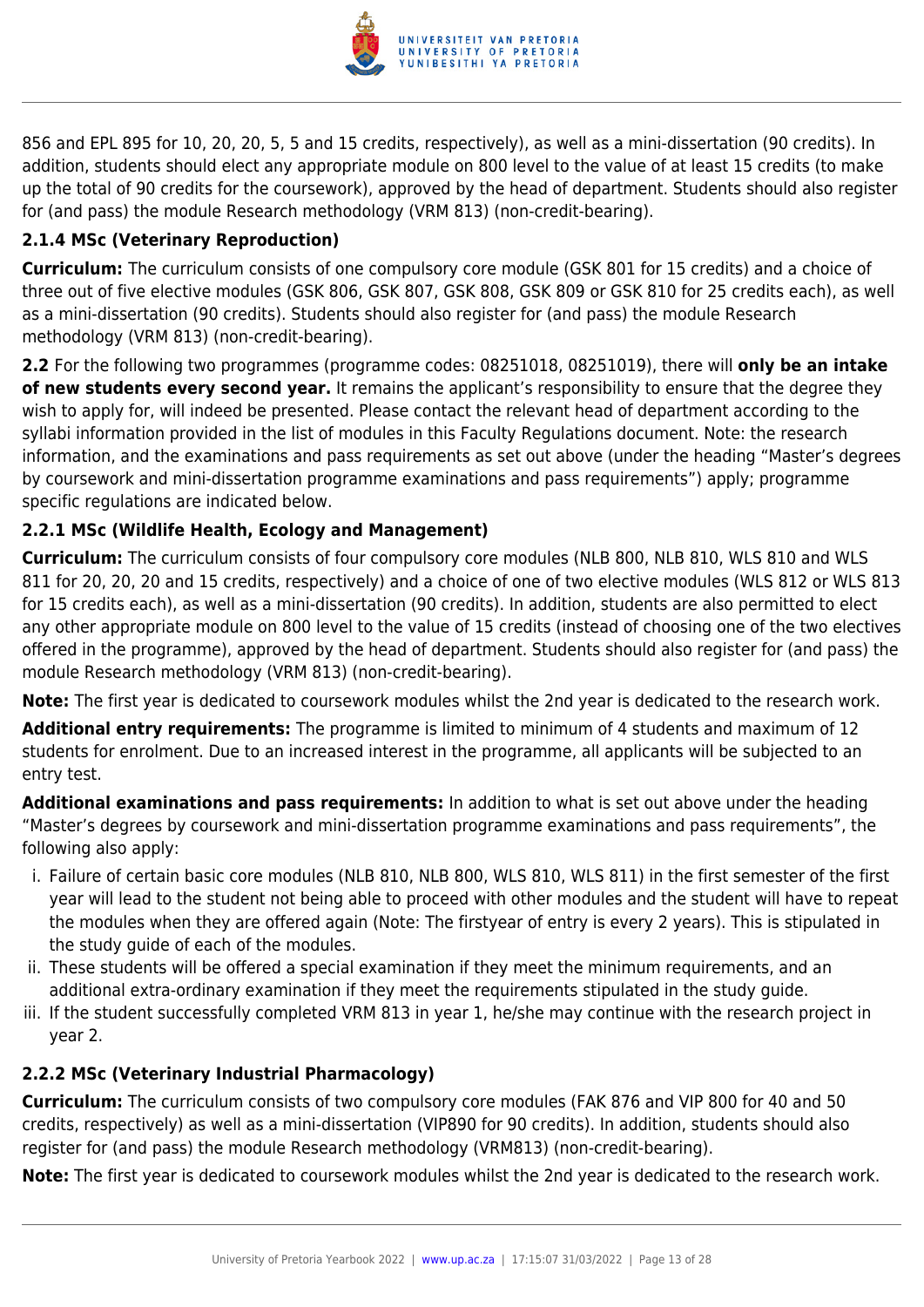

**Additional examinations and pass requirements:** In addition to what is set out above under the heading "Master's degrees by coursework and mini-dissertation programme examinations and pass requirements", the following also apply:

Failure of either FAK 876 or VIP 800 core modules, the student will have to repeat the modules when they are offered again (Note: The first year of entry is every 2 years). This is stipulated in the study guide of each of the modules.

These students will be offered a special examination if they meet the minimum requirements, and an additional extra-ordinary examination if they meet the requirements stipulated in the study guide.

If the student successfully completed VRM 813 in year 1, he/she may continue with the research project in year 2.

**2.3** The following programme (08251030) is presented in collaboration with the Institute of Tropical Medicine, Antwerp, Belgium and differs from the above with regards to a number of aspects:

# **2.3.1 MSc** *with specialisation in Global One Health: diseases at the human-animal interface*

**Curriculum:** This degree is offered by means of a combination of e-learning, face-to-face teaching and a compulsory collaborative induction/field-workshop. It consists of the following components:

- i. A two-week compulsory induction/field-workshop.
- ii. Four compulsory core modules (AHE 811, EPL 802, OHB 801 and VRM 812 for 9, 12, 12 and 9 credits, respectively) - all taken in the first semester of Year 1.
- iii. Elective modules: Elect modules to the value of 48 credits from the list of elective modules below, and ensure that the following rules are adhered to:
	- a. **Choose two modules to the value of 18 credits from the following skills-based modules:** ASR 811, AVB 817, AVH 811, AVV 811, EPL 804, TCK 811 and VMB 816.
	- b. **Choose three modules from the following list of theory-based modules:** AHE 812, AHE 813, AHE 814, AHE 815, AHE 816, EPL 803, GVD 811 and TBD 814.

iv. Mini-dissertation (90 credits).

**Additional requirements:** According to the Bologna Bachelor-Master structure, a master's degree is required to register at ITM. (Note: A four-year BSc degree in the South African context is equivalent to a Master's degree in the Bologna system).

**Additional examinations and pass requirements:** In addition to what is set out above under the heading "Master's degrees by coursework and mini-dissertation programme examinations and pass requirements", the following also applies for the coursework modules:

A student that fails two or more core modules (AHE 811, EPL 802, OHB 801, VRM 812) during the first semester of Year 1, will not be allowed to continue in the MSc programme.

If a student fails a coursework module, he/she will have to repeat the module the following year. A module cannot be repeated more than twice.

**For the mini-dissertation:** In addition to what is set out above under the heading "Master's degrees by coursework and mini-dissertation programme examinations and pass requirements", the following also applies with regards to the mini-dissertation: The mini-dissertation will include an oral examination conducted face to face or via video conference. The oral examining panel will include an examiner from each institute (excluding the supervisor). A mark constituting a maximum of 10% of the final mini-dissertation mark must be granted. The dissertation will be examined by one internal and one external examiner as stipulated by the UP regulations; this mark will constitute 90% of the final mini-dissertation mark.

**Compliance with degree requirements and degree privileges, and qualification with distinction** Also consult the General Academic Regulations G40.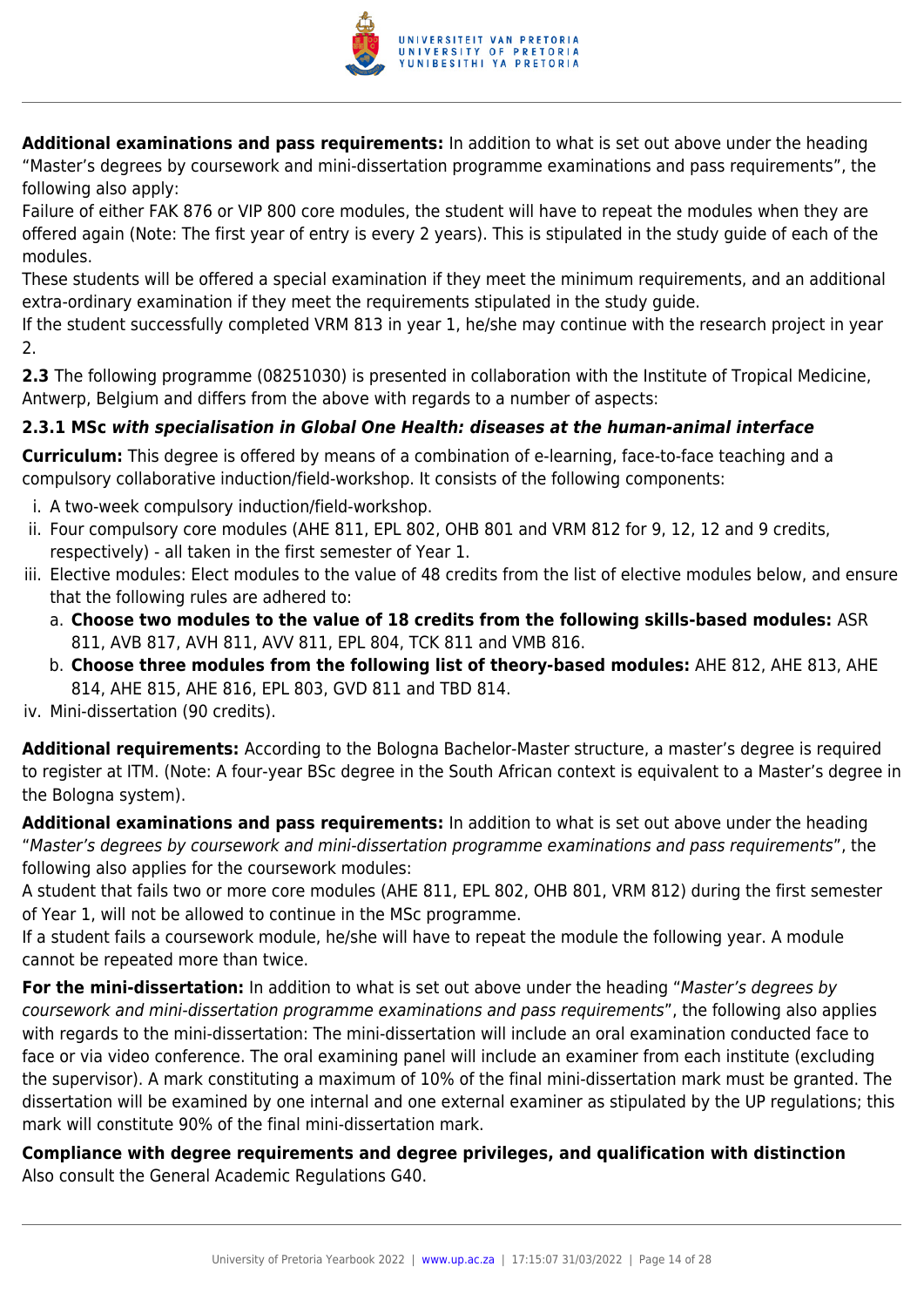

- i. A coursework master's degree, will only be conferred on a student after the successful completion of the requirements of each component of the relevant degree programme, including a pass mark for each of the prescribed coursework modules, the submission and successful evaluation of the mini-dissertation or other research-relevant output as may be required, and compliance with all the prescribed requirements for the particular programme.
- ii. A coursework master's degree is not deemed to be completed if the electronic version of the mini-dissertation has not been submitted to the relevant faculty administration prior to the date of closure of the graduation/finalist list for the forthcoming graduation ceremony.
- iii. No one is entitled to any privileges pertaining to a coursework master's degree before the qualification has been conferred on him or her at a graduation ceremony. In respect of professional registrations, faculties may issue confirmation letters to the relevant professional bodies prior to the graduation ceremonies.
- iv. Qualification with distinction: A coursework master's degree is awarded with distinction if a student meets the following requirements:
	- a. Obtained a weighted average of at least 75% (not rounded) in the coursework modules required to comply with degree requirements; and
	- b. Obtained a final mark of 75% or above for the mini-dissertation; and
	- c. Completed the qualification within the maximum period allowed for master's study, but subject to being registered for at least the prescribed minimum period of one academic year. **Note:** the maximum allowable time is twice the prescribed in relation to postgraduate students who study part-time (i.e. study while working full-time).
	- d. In the case of a coursework master's degree, the student did not fail or repeat any module during an additional examination. The result of a discontinuation of a module(s) will not be considered when calculating the final marks in order to qualify for a distinction.

# **3) Professional master's degrees**

A specialist master's degree requires a high level of theoretical and practical engagement, intellectual independence as well as a demonstration of the ability to apply knowledge to the resolution of complex problems in appropriate areas of professional practice. In addition, a professional master's degree must include a research component that comprises at least 45 credits, culminating in the acceptance of a mini-dissertation or other forms of research such as technical reports, and/or a series of peer-reviewed articles or other research-equivalent outputs.

In the Faculty, a master's degree in Veterinary Medicine (MMedVet) is a clinical specialty degree at NQF-level 9 of 360 credits designed to be completed in 3 years of full-time study (residential training program). The training program consists of clinical work (at least 90 weeks of supervised clinical training), coursework, culminating in a multi-component examination (270 credits) and a research project resulting in a mini-dissertation (of 90 credits) and subsequent publications as required for SAVC registration as a specialist. The student bears the responsibility of ensuring that they familiarise themselves with the SAVC requirements and regulations that might be applicable for registration as a specialist.

Also consult the General Academic Regulations G35 – 38 (coursework) and G39 – G40 (mini-dissertation).

# **Programme information**

- i. The MMedVet degree may entitle the holder to registration as a specialist with the South African Veterinary Council together with other requirements as determined by Council. Candidates are encouraged to review current Council guidelines on specialist registration.
- ii. The candidate will be required to work full-time at the faculty in the field of specialisation under supervision of an approved supervisor for the required duration, or with approval from the SAVC, conduct clinical practice in specified facilities and based on a programme approved by the supervisor.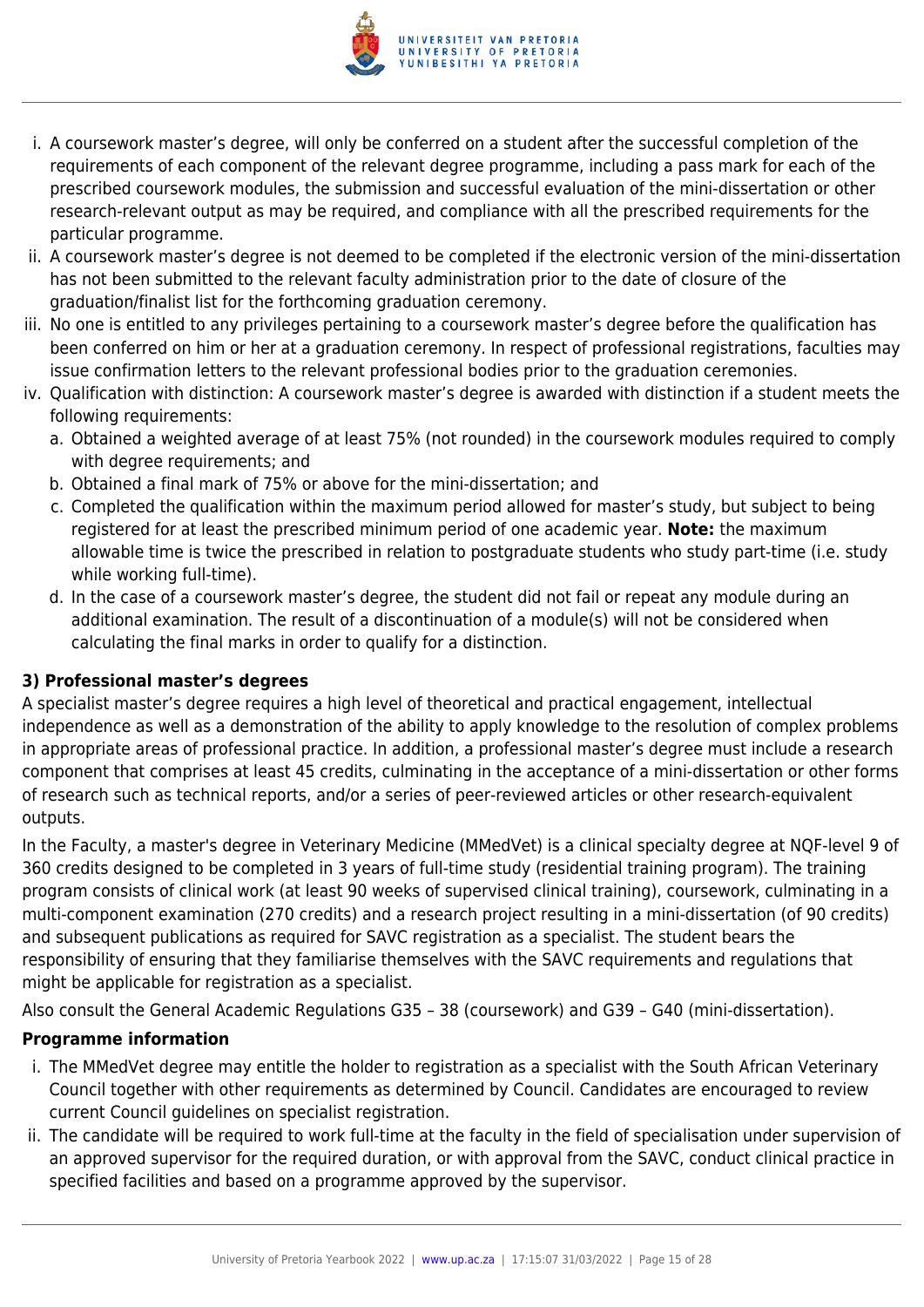

iii. Students are required to confirm whether a module will be presented in any particular year. This enquiry should be directed to the Faculty PG Student Administration co-ordinator according to the syllabi information provided in the list of modules in this yearbook.

# **Admission**

Also consult the General Academic Regulations G31.

The Faculty offers the following master's degrees by coursework and mini-dissertation:

- MMedVet (Anaesthesiology) (08250132)
- MMedVet (Clinical Laboratory Diagnostic) (08250192)
- MMedVet (Diagnostic Imaging) (08250143)
- MMedVet (Equine Medicine) (08250056)
- MMedVet (Equine Surgery) (08251122)
- MMedVet (Ophthalmology) (08250252)
- MMedVet (Small Animal Medicine) (08250057)
- MMedVet (Small Animal Surgery) (08250024)
- MMedVet (Laboratory Animal Science) (08250212)
- MMedVet (Pathology) (08250102)
- MMedVet (Pharmacology) (08251132)
- MMedVet (Toxicology) (08251142)
- MMedVet (Veterinary Public Health) (08250042)
- MMedVet (Bovine Health and Production) (08250055)
- MMedVet (Pig Herd Health (08250183)
- MMedVet (Poultry Diseases) (08250172)
- MMedVet (Reproduction) (08250032)
- MMedVet (Small Stock Herd Health) (08250242)
- MMedVet (Wildlife Diseases) (08250222)

For all the professional master's degrees programmes, the Faculty Admissions Regulations state that

- i. A candidate is admitted to a professional master's degrees programmes only if he or she is in possession of a BVSc degree or an equivalent veterinary degree.
- ii. Have applicable experience as a veterinarian of at least two years, or training of at least one year in the specific field as an intern at a recognised training facility.
- iii. An entrance examination may be required.
- iv. Registration as a veterinarian with the South African Veterinary Council (SAVC) or authorisation by the SAVC to be enrolled for MMedVet studies.

In addition:

- i. The candidate will be required to work full-time at the faculty in the field of specialisation under supervision of an approved supervisor for the required duration.
- ii. In certain cases, it remains the prerogative of the head of department to require, in addition to the entrance requirements, for the candidate to pass a proficiency test in English (TOEFL).
- iii. Postgraduate applicants who have completed any foreign qualifications must have all their previous postschool qualifications evaluated by SAQA where required. Also consult the General Academic Regulations A3.6.
- iv. International requirements: Candidates are required to write the SAVC exam and be registered with the SAVC or apply for special permission from the council before applying for a MMedVet degree.

# **Notification:**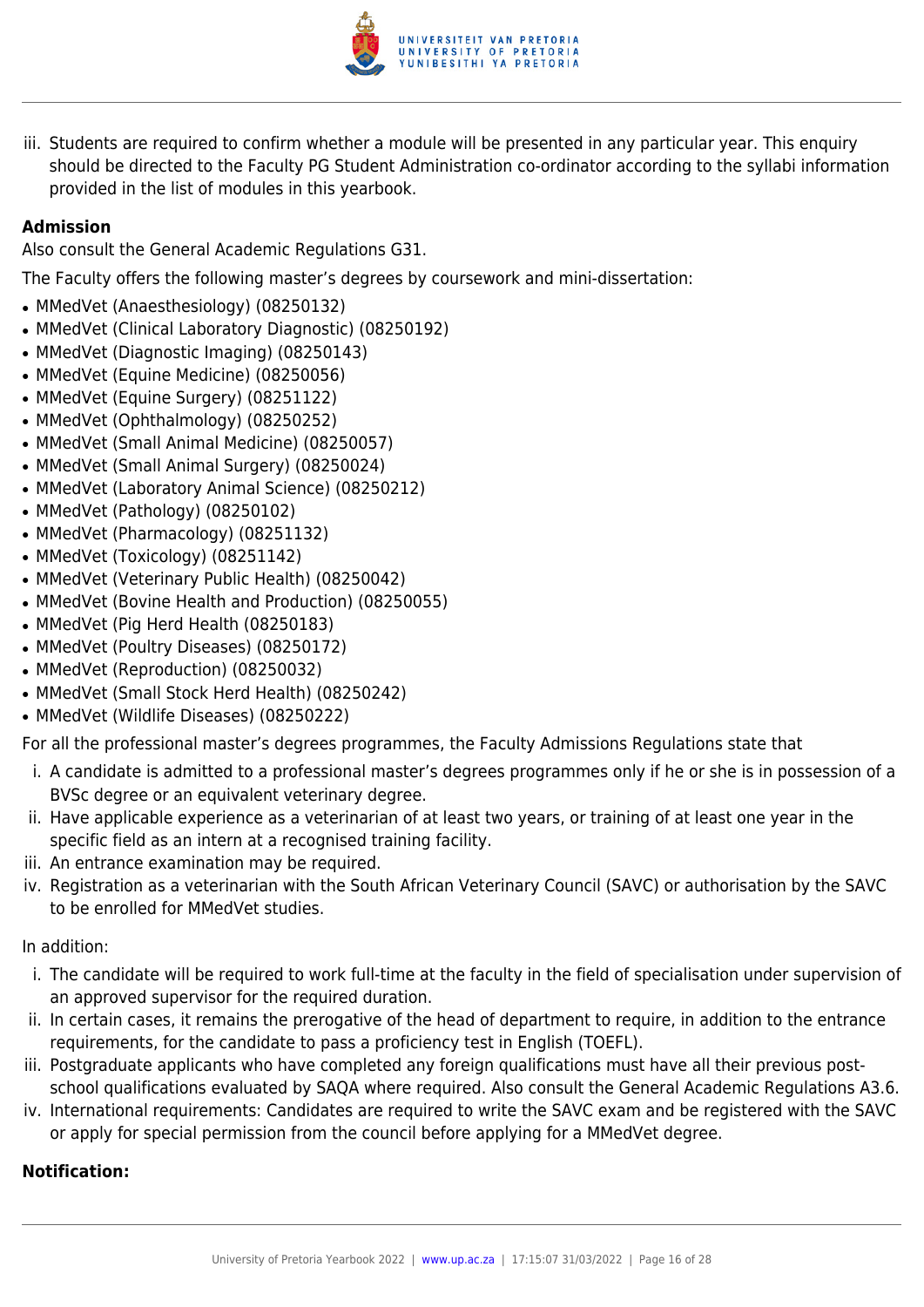

While the MMedVet is an advanced professional programme equivalent to specialist certification, registration to practice as a specialist is controlled by the SAVC or international equivalent. These bodies may have additional requirements for registration that are not university requirements. Please check their requirements as well.

# **Selection process:**

- i. Based on an interview.
- ii. The number of students that can be admitted to the MMedVet degree programme annually depends on the training capacity of a department, the number of specialists appointed and the number of available posts.

Unpaid residency posts may be considered, provided the student meets the necessary qualifying standards to the satisfaction of the head of department. These unpaid residency posts are for a period of 3 years, which can be extended to 4 years with the dean's approval.

# **Programme-specific information**

All students should register for (and pass) the module Research methodology (VRM 813) (non-credit-bearing). If a student has already completed a similar module for a previous degree (within the past five years) and can show sufficient evidence of competence in research skills required at postgraduate level, a student may apply for exemption from this module.

# **Research information**

Also consult the General Academic Regulation G38.

The MMedVet master's degree consists of a minimum of 90 weeks of clinical training, coursework modules as well as a mini-dissertation of 90 credits. The basic requirements and Faculty expectations of an MMedVet minidissertation are:

- i. The student should show the ability to undertake a research project and write up the project.
- ii. The student does not need to make an original contribution to science, but still show the ability to do research independently.
- iii. Please note that explicit hypothesis-testing, i.e. experimental work is not necessarily mandatory.

The MMedVet master's degree mini-dissertation is based on a research project or related research projects (which need not be original), planned and written down by the student within the theme of the chosen specialisation. (Assistance with statistical processing, applied specialised procedures, etc. is allowed, but must be acknowledged.) The student may use appropriate research done previously, to add to the writing of the minidissertation.

Research undertaken by an MMedVet master's student is conducted in accordance with the University's Code of ethics for scholarly activities. All research proposals must be submitted for ethics clearance/approval/exemption to the relevant faculty research and/or research ethics committee. Faculty research ethics committees may consider and approve, or reject research proposals in accordance with the guidelines of the general policy.

# **Examinations and pass requirements**

Also consult the General Academic Regulations G35 – 38 (coursework) and G39 – G40 (mini-dissertation).

The MMedVet is conferred by virtue of completion of a minimum of 90 weeks of clinical training, examination in specialist module, and a mini-dissertation.

**Examination in specialist module:** Also consult the Faculty's SOP MMedVet examinations guideline as reflected in the study guides.

The examination(s) in the specialist field of study may only be taken on completion of the minimum clinical training which includes successful presentation of seminars. Special permission will have to be obtained from the HOD if the examination is conducted at an earlier stage. The examination will consist of a theoretical component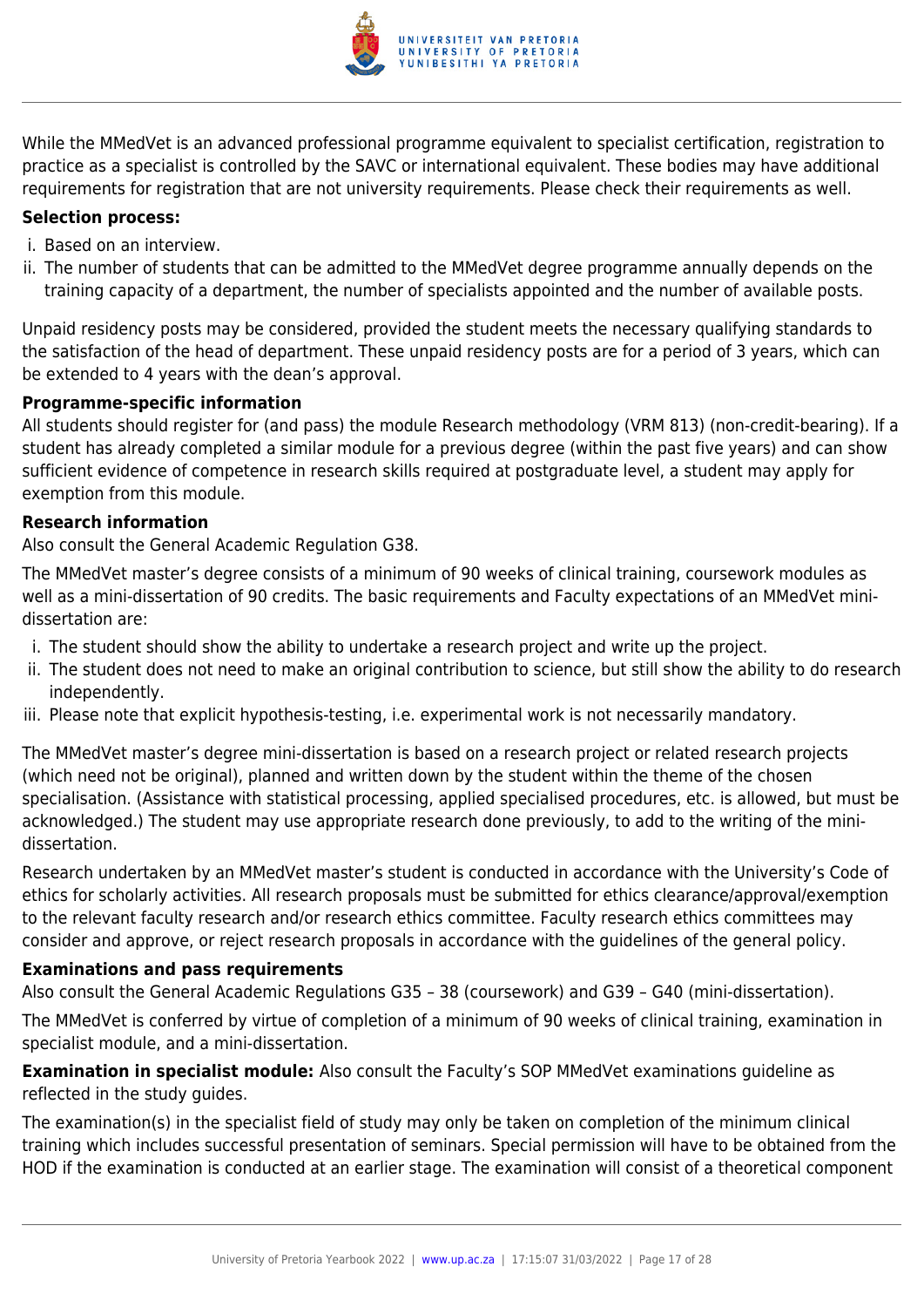

(the addition of an oral exam is optional and dependant on the discipline) and a practical component (optional; dependant on the discipline). The nature and duration of the specialist module's examination(s), which must fully test the theoretical knowledge as well as the practical skills of the student, is determined by the head of department in which the chosen field of study is presented.

A minimum examination mark of 50% is required in each of the theoretical and practical sections of the specialist module.

The Faculty regulations do provide for supplementary and special examinations as per General Academic Regulations G37.4 and G37.5; however, only after an additional period of training (theoretical and/or practical) as prescribed has been completed.

Note: Students who intend applying for membership of a specialist college abroad later on, should bear in mind that many of these colleges require a minimum examination mark and a final mark of at least 60% for admission. The student bears the responsibility of ensuring that they familiarise themselves with the relevant college requirements and regulations that might be applicable.

**Mini-dissertation:** The general guidelines as stipulated under the heading "Examinations and pass requirements related to dissertations and mini-dissertations" apply.

Before, or on submission of the final copy of the dissertation, a student must submit a draft first-author research article for publication to the supervisor (Also consult the General Academic Regulations G39 - G40). The draft article should be based on the research study undertaken (and as approved by the Faculty Research Ethics committee) during the master's study, and be approved by the supervisor(s) concerned. The supervisor should then take the draft paper through all the processes of revision and resubmission as may be necessary and/or appropriate for publication. The affiliation of both the student and the supervisor(s) should be listed as the University of Pretoria.

# **Compliance with degree requirements and degree privileges, and qualification with distinction** Also consult the General Academic Regulation G40.

- i. A professional master's degree, will be conferred on a student only after the successful completion of every requirement of each component of the relevant degree programme, including the achievement of a pass mark for the prescribed coursework module, the submission and successful evaluation of the mini-dissertation or other research-relevant output, and compliance with all the requirements for the particular programme.
- ii. A professional master's degree is not deemed to be completed if the electronic version of the minidissertation has not been submitted to the relevant faculty administration prior to the date of closure of the graduation/finalist list for the forthcoming graduation ceremony.
- iii. No one is entitled to any privileges pertaining to a professional master's degree before the qualification has been conferred on him or her at a graduation ceremony. In respect of professional registrations, faculties may issue confirmation letters to the relevant professional bodies prior to the graduation ceremonies.
- iv. Qualification with distinction: A professional master's degree is awarded with distinction if a student meets the following requirements:
	- a. Obtained at least a final mark of 75% (not rounded), based on the module prescribed for the professional master's degree in question; and
	- b. Obtained a final mark of 75% or above for the mini-dissertation; and
	- c. Completed the qualification within the maximum period allowed for master's study, but not in less than the prescribed minimum period of one academic year. Note: the maximum allowable time is twice that of the prescribed duration time period in relation to postgraduate students who study part-time (i.e. study while working full-time).
	- d. In the case of a coursework master's degree, the student did not fail or repeat any module during an additional examination. The result of a discontinuation of a module(s) will not be considered when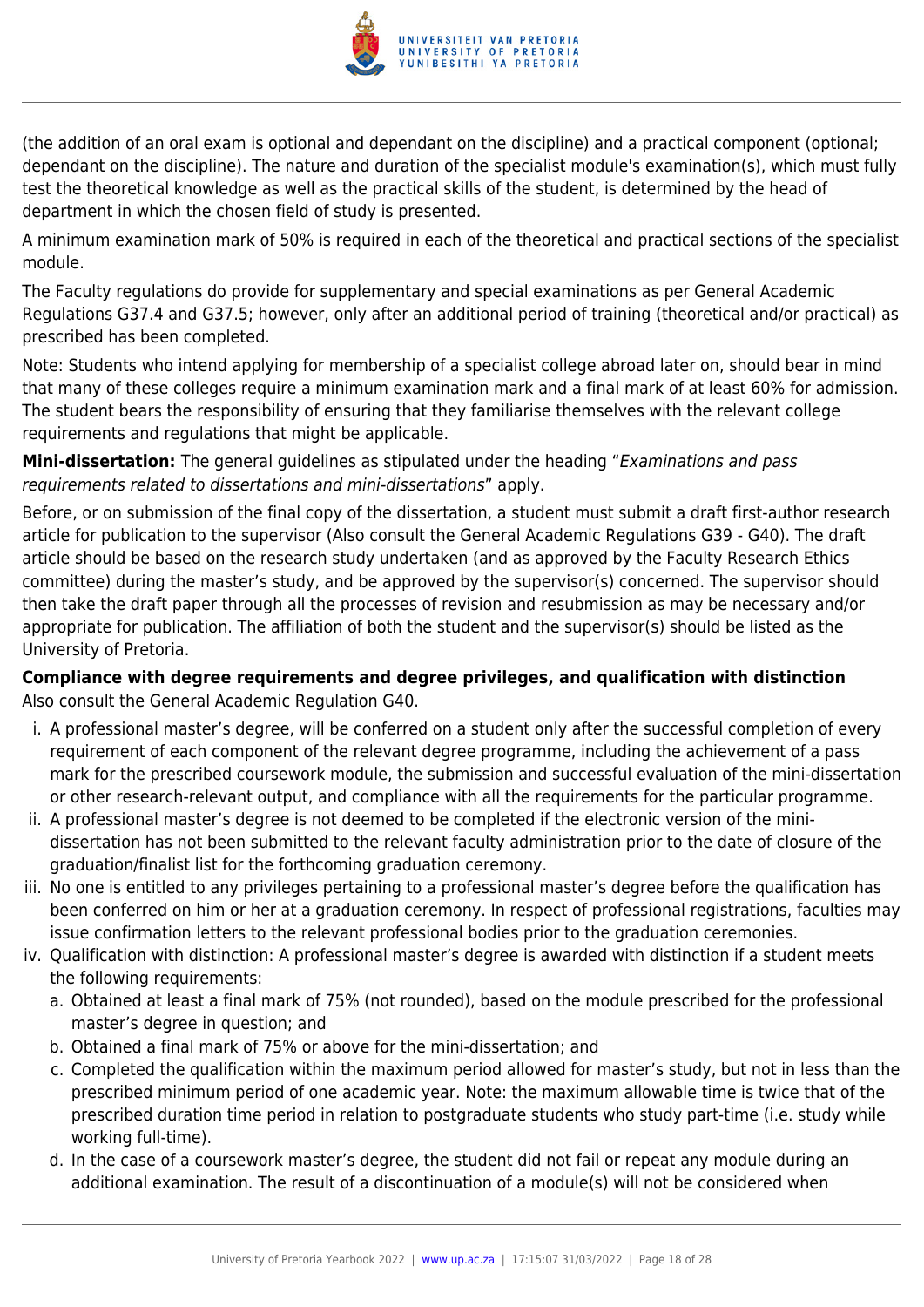

calculating the final marks in order to qualify for a distinction.

# **CONVERSION OF MASTER'S BY DISSERTATION TO DOCTORAL STUDY**

Consult the General Academic Regulation G41.

# **DOCTORAL DEGREES**

Also consult the General Academic Regulations G42 – G55.

A doctoral degree is a postgraduate qualification of at least 360 credits at NQF Level 10 and must demonstrate a high level of research capability and it must make a significant and original academic contribution at the knowledge frontiers of a discipline or field. The work must be of a quality to satisfy peer review consideration and merit the publication of at least three research articles. It requires a candidate to undertake research at the most advanced academic levels, requiring a high level of theoretical engagement and intellectual and research independence, culminating in the submission, assessment and acceptance of a thesis; as well as the submission of proof of acceptance of a first-author research article for publication issued by an accredited journal.

# **Admission**

Also consult the General Academic Regulation G42.

The Faculty offers the following doctoral degrees:

- PhD (Veterinary Science) Anatomy and Physiology (08261006)
- PhD (Veterinary Science) Companion Animal Clinical Studies (08261007)
- PhD (Veterinary Science) Paraclinical Sciences (08261008)
- PhD (Veterinary Science) Production Animal Studies (08261009)
- PhD Veterinary Science) Tropical Diseases (08260272)

For all doctoral degree programmes, the Faculty Admissions Regulations calls for:

i. Relevant master's degree in science.

In addition:

- i. It remains the prerogative of the relevant head of department to require an admissions test prior to registration for the degree study, in addition to the regulatory requirements.
- ii. A pass in a proficiency test in English (TOEFL) at an acceptable level may also be required, especially in the case of international candidates.
- iii. Postgraduate applicants who have completed any foreign qualifications must have all their previous postschool qualifications evaluated by SAQA where required. Also consult the General Academic Regulations A3.6.

# **Agreement between student and supervisor and progress reports**

Also consult the General Academic Regulation G50.

After registration, an agreement **(MOA)** between the student and the supervisor must be signed. The document serves as the basis for the interaction between the student and the supervisor. It indicates their individual roles, responsibilities and expectations and timelines, and makes it clear that they are entering into a binding undertaking with each other. It is the responsibility of the supervisor to monitor the progress of a candidate in regard to the signed agreement (and to update it annually where applicable). In addition, the supervisor should monitor the progress of the candidate continuously by means of the graduate research management system.

An **annual progress report** should be submitted to the Faculty Student Administration and also be uploaded onto the graduate research management system.

**Any re-registration is conditional on satisfactory progress in the first two years of study,** as confirmed by the Faculty Postgraduate and Research committee - based on the annual progress report(s) submitted by the head of department, and as provided by the supervisor. The head of department must also record the approval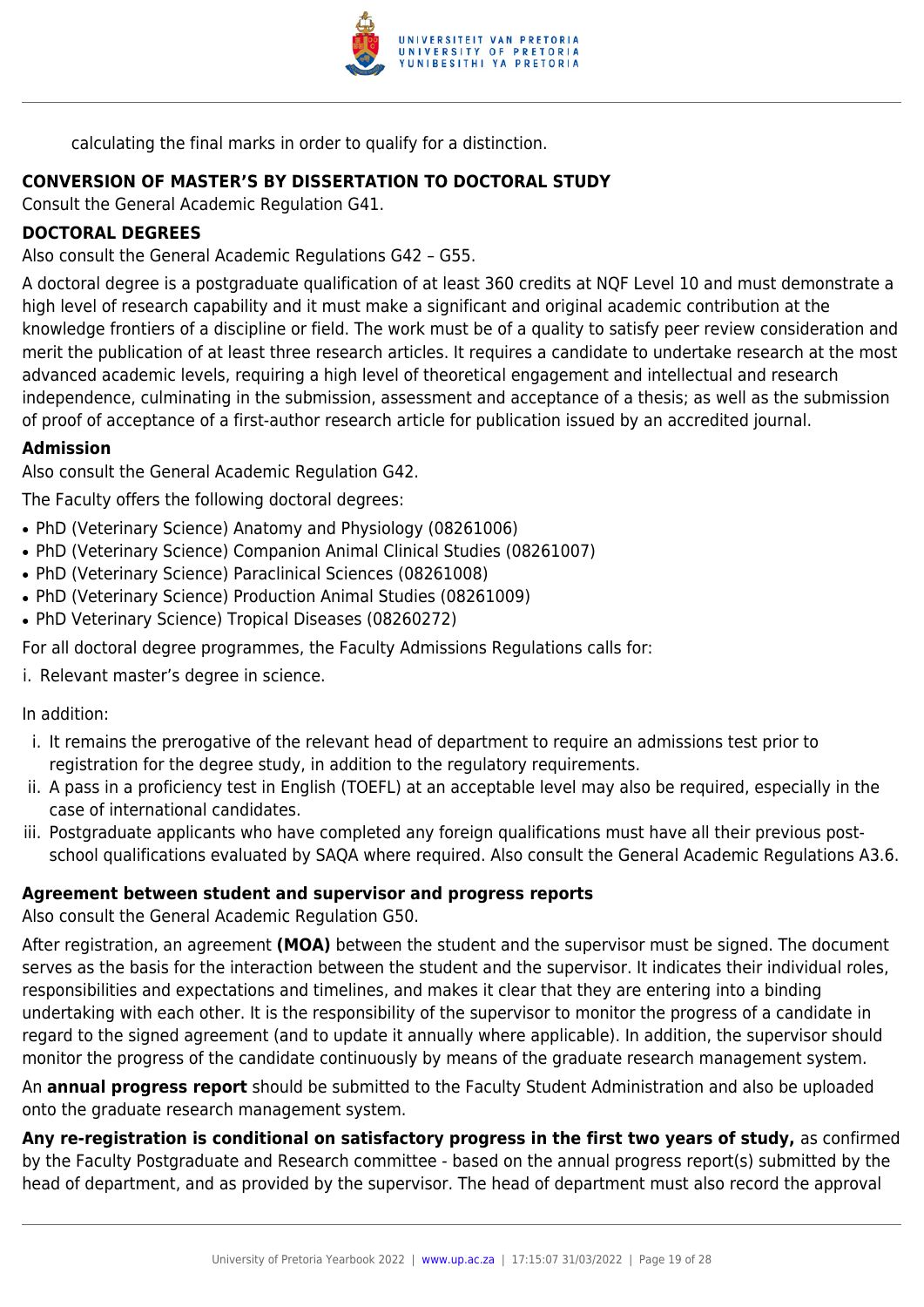

on the graduate research management system.

# **Research information**

Also consult the General Academic Regulation G50.

The main objective of doctoral studies is to enable the candidate to to demonstrate high-level research capability and make a significant and original academic contribution at the frontiers of a discipline or field. The basic requirements and expectations of a PhD at the Faculty are:

- i. That the project should have been planned, executed and the results written up by the candidate.
- ii. The findings should make an original, meaningful contribution to science.
- iii. The project should be sufficient to generate three research articles of which at least one must be published to comply with the degree requirements. It is recommended that the second article has been submitted for publication and the third to be in a draft format when the thesis is submitted for examination.
- iv. Please note that explicit hypothesis-testing, i.e. experimental work is not necessarily mandatory.

The research topic will be determined in consultation with the supervisor and the relevant head of department, following which the research projects will be approved in terms of Faculty guidelines and the General Academic Regulations. Each candidate must satisfy the relevant head of department that he or she is working at an institution with the necessary facilities, to enable him or her to complete the work as required for the degree, satisfactorily.

Research undertaken by a doctoral student is conducted in accordance with the University's Code of ethics for scholarly activities. All research proposals must be submitted for ethics clearance/approval/exemption to the relevant faculty research and/or research ethics committee. Faculty research ethics committees may consider and approve or reject research proposals in accordance with the guidelines of the general policy.

# **Renewal of registration**

Also consult the General Academic Regulation G44.

A student for doctoral studies must complete his or her studies within three years after first registering for the degree.

Students are required to re-register before 31 March of every academic year until all the requirements of the degree have been met.

Providing that progress is satisfactory (based on the annual progress report(s) submitted), renewal of the registration of a doctoral student will be accepted for the second and third year of the study.

Renewal of registration after the three-year period is permitted only in exceptional circumstances and granted only for a limited fixed extension of this period in accordance with the relevant faculty procedures, i.e. when the Student Administration of the Faculty receives a written motivation that is supported by the relevant head of department and subsequently approved by the Deputy Dean: Research and Postgraduate Studies.

# **Examinations and pass requirements**

Also consult the General Academic Regulation G50 for Preparation and submission of a thesis, Technical editing of the thesis, Evaluation of the thesis, Appointment of the examination panel, Criteria for evaluation, Examiners' reports, Finalisation of reports.

The degree is conferred by virtue of the successful completion of a thesis as well as and the submission of proof of acceptance of first-author research article for publication issued by an accredited journal. The thesis must contain proof of a candidate's ability to conduct original research that contributes to the development of new knowledge and expertise.

The following is applicable to theses:

A thesis should be submitted with the written permission of the supervisor. Should the supervisor refuse to grant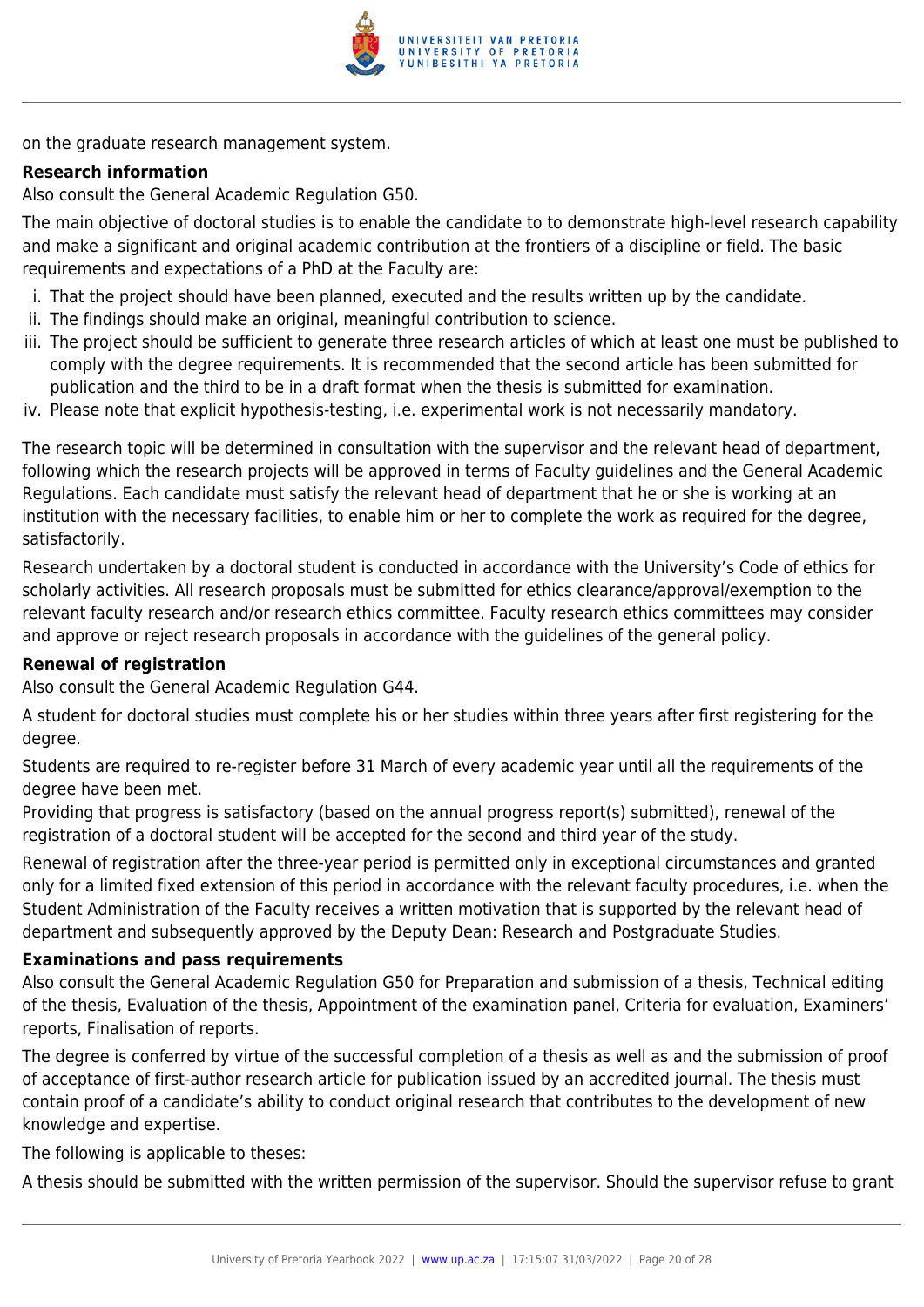

permission for submission, the candidate may request permission to submit from the Faculty Postgraduate and Research committee (consult the General Academic Regulations G50.1.7(b) for the detailed procedures).

The format of the thesis shall conform to the thesis guidelines as per the General Academic Regulations G50.2 and G50.3.

Should a thesis be prepared based on published papers (i.e. in cases where a doctoral candidate has published articles based on results emanating from the doctoral study conducted at the University while being registered as a doctoral candidate, prior to the submission of the thesis), the General Academic Regulation G50.1.9 needs to be complied with.

A thesis is submitted to the Head: Student Administration, before the closing date for the relevant graduation ceremonies as announced annually (i.e. usually 30 August or 31 March to qualify for the Autumn or Spring graduation, respectively), after permission is granted by the supervisor and co-supervisor(s). (Also consult the General Academic Regulation G50 with regard to the submission and technical editing of the thesis).

If a thesis is submitted after the due date specified above, the student takes the risk that the examination of the thesis may be delayed and the student will not be considered for the graduation concerned. A student will only be allowed to graduate if the student has successfully complied with all the requirements for the particular programme.

Before or on submission of the final copy of the thesis, a student must submit proof of acceptance of a firstauthor research article for publication issued by an accredited journal, to the Head: Student Administration.

- i. The accepted article should be based on the research study(ies) undertaken (and as approved by the Faculty Research Ethics committee) during the doctoral study, and be approved by the supervisor(s) concerned.
- ii. A published literature review (e.g. the introduction to the thesis) will not suffice in meeting this criterion. Exceptions may, however, be considered (on prior approval by the Chair of the Postgraduate and Research Committee) where the review is published in the form of a meta-analysis or significant re-analysis (with an appropriate statistical methodology), and consists of a significant piece of 'original' research in its own right.
- iii. In all instances, the affiliation of both the student and the supervisor(s) must be indicated as the University of Pretoria.
- iv. The supervisor shall be responsible for ensuring that the accepted article has been taken through all the procedures of revision and resubmission, as may be necessary. That will also be the case for any further publications emanating from the study after graduation. Note: although not a formal requirement, it is expected that the doctoral study will result in at least three first-author publications for the student (of which one will constitute the accepted publication as referred to above). It is also recommended that the second article has been submitted for publication and the third to be in a draft format when the thesis is submitted for examination.
- v. In exceptional cases the Dean may allow a student to graduate subject to UP Regulations. (Also consult the General Academic Regulation G51).

The thesis will be evaluated by three examiners (for the appointment of the examination panel, consult the General Academic Regulation G50.4.1). Also consult the Faculty MSc guidelines and reporting document for internal and external examiners.

- i. A specific mark for the thesis is not allocated, but the examiner's report should clearly state the recommendation that the thesis be accepted or rejected. Reasons must be provided should the recommendation be that the thesis should be rejected.
- ii. If the degree is to be conferred without any changes as contemplated in G50.4.4(b)(i), the supervisor must submit a short report on the result, supported by the relevant head of department via the Head: Student Administration to the Faculty Postgraduate and Research committee for recommendation to the dean. Proof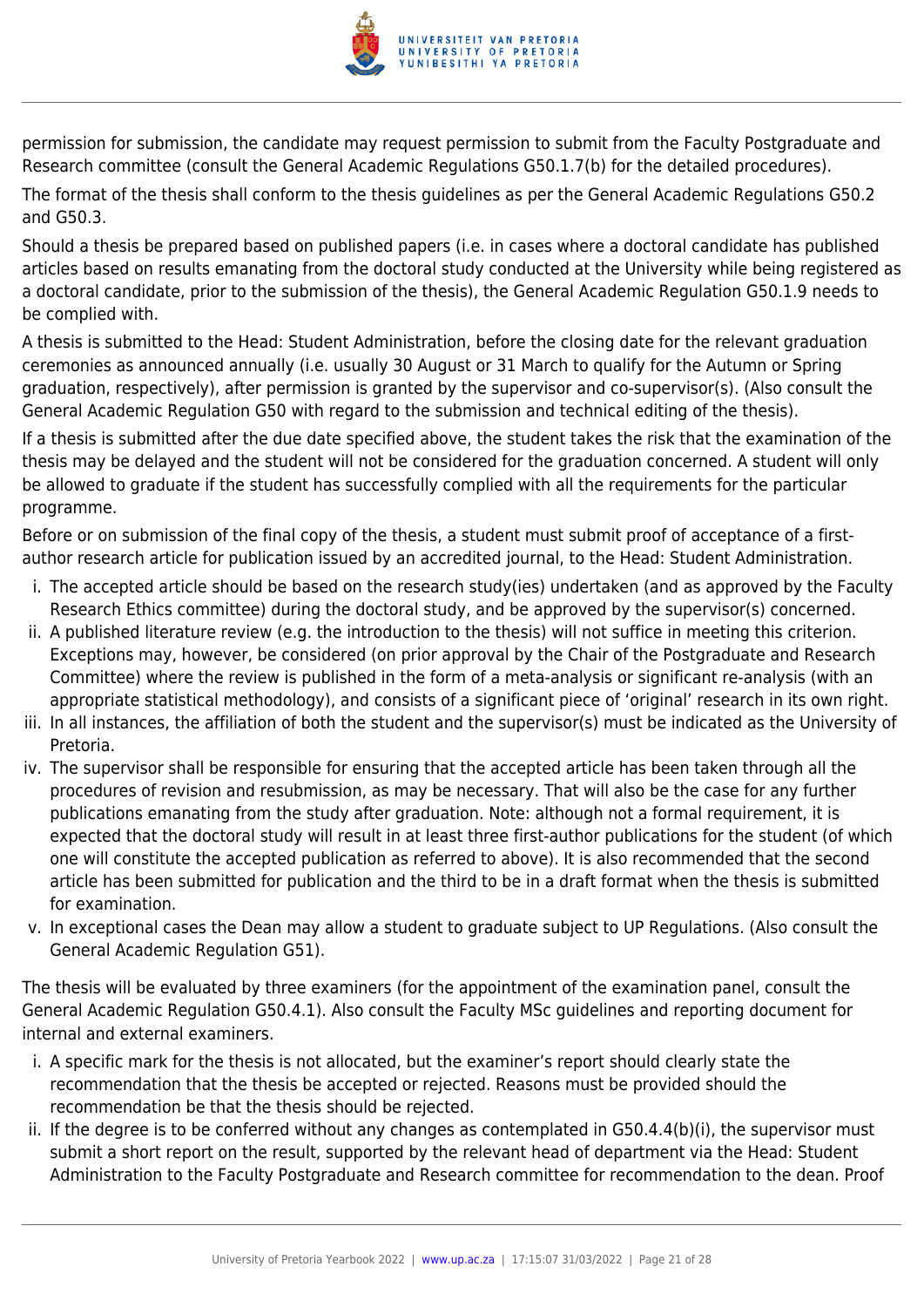

of acceptance of a publication should also be submitted.

- iii. If the examiners recommend minor or major revisions as set out in G50.4.4(b)(ii) and (iii), the relevant section(s) of the examiners' reports will be made available to the candidate by the supervisor in consultation with the head of department, in order for the necessary changes to be made to the thesis (note: the identity of the examiners may not be revealed to the candidate). As soon as the changes have been made to the thesis by the candidate, on recommendation of the supervisor and to the satisfaction of the head of the department, the revised thesis, accompanying rebuttal letter, proof of acceptance of a publication and a short report by the supervisor on the result, supported by the relevant head of department must be submitted via the Head: Student Administration to the Faculty Postgraduate and Research committee for recommendation to the dean. In some instances where major revision was necessary, examiners might request that the revised thesis be returned to the examiner to confirm that the changes have been addressed.
- iv. If the examiner(s) recommend the thesis cannot be accepted in its current form but that the candidate be invited to revise the thesis and to resubmit it as soon as the candidate has made the recommended major changes to the thesis, it is required that the revised copy of the thesis (and accompanying rebuttal letter) be returned to the examiner to confirm that the suggested changes have been addressed and to ascertain that the thesis can be accepted. If the examiner upon re-examination accept the thesis, the same procedure as described above under point (iii) will be applicable.
- v. If a thesis has been rejected on the basis that it does not meet the required standard, the student may submit an amended version within 12 months, and in such case the student must bear the full cost of the examination.

# **Faculty PhD Celebration:**

Candidates will be invited immediately prior to their graduation to present their work to the faculty, friends and family that they've invited to the event. The faculty will cater for this event and ensure that students and senior management are available for photographic opportunities. Student will be required to be in formal academic attire for the event. It is also recommended, where possible, that supervisors, and faculty management also be in formal academic attire for the event.

# **Compliance with degree requirements and degree privileges, and qualification with distinction** Also consult the General Academic Regulation G54.

- i. A doctoral degree will be conferred on a student only after the successful completion of every requirement of each component of the relevant degree programme, including the submission and successful evaluation of the thesis, proof of acceptance of a research publication in an accredited journal, as well as compliance with all the requirements for the particular programme.
- ii. A doctoral degree, including a doctoral degree by virtue of publications, is not deemed to be completed if the electronic version of the thesis or other research-relevant output has not been submitted to the relevant faculty administration prior to the date of closure of the graduation/finalist list for the forthcoming graduation ceremony.
- iii. No one is entitled to any privileges pertaining to a doctoral degree, or a doctoral degree by virtue of publications, before the qualification has been conferred on him or her at a graduation ceremony.
- iv. A doctoral degree, including a doctoral degree by virtue of publications, is not conferred with distinction.

# **Retention and preservation of research data**

Also consult the General Academic Regulation G50.

The data generated through research conducted at the University of Pretoria must be managed in accordance with the Research Data Management policy and the related Research Data Management procedure. The policy enables the verification of the research and is aimed at the protection of students, researchers, principal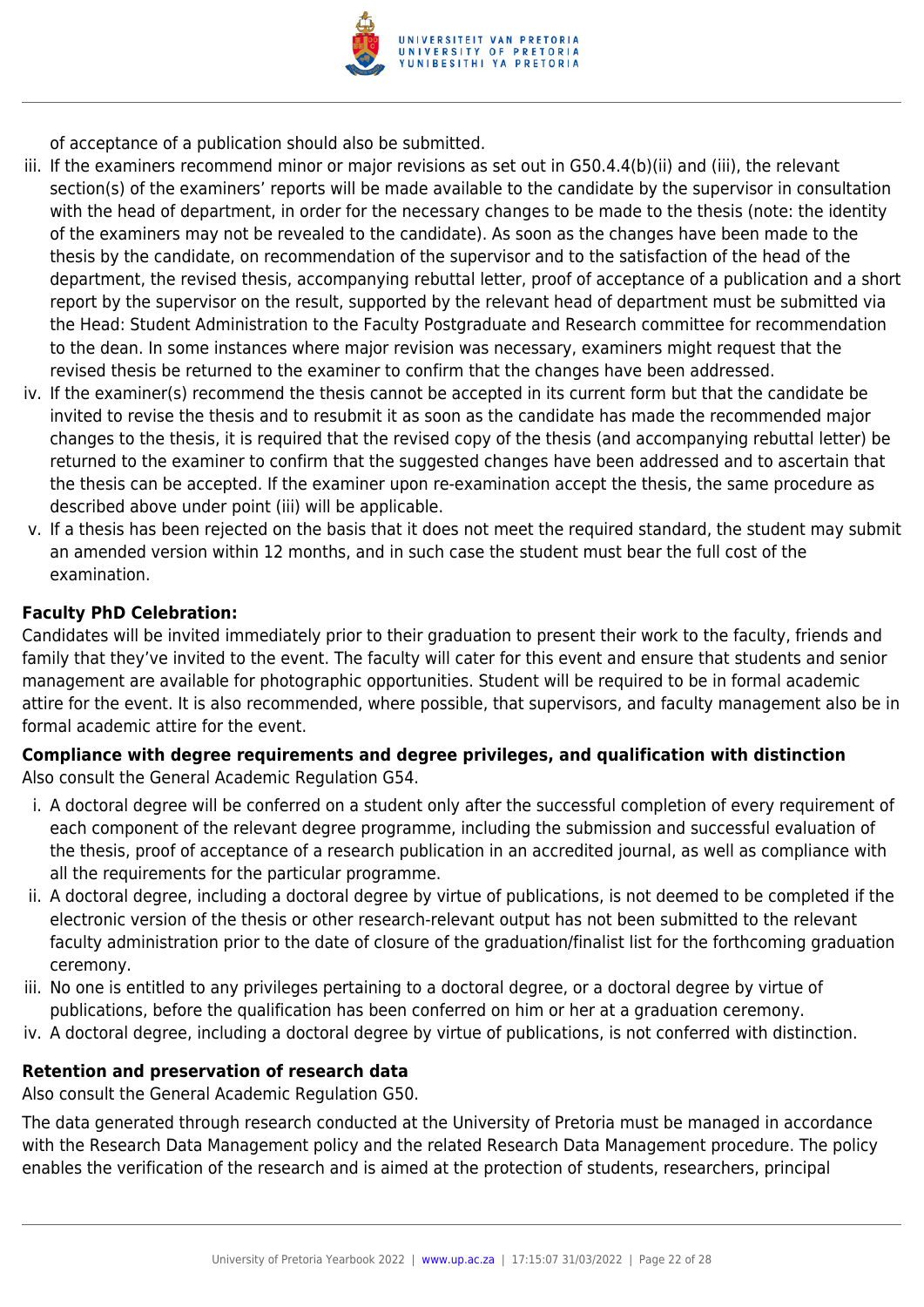

investigators and the University against a variety of disputes concerning published or patented research, and the retention of detailed research records for later access.

Non-disclosure of the contents of a study (Embargo): Where part or all of the contents of the doctoral study must remain confidential, the supervisor will be required to submit an application in writing to the Faculty Postgraduate and Research committee stating the grounds for such a request and indicating the duration of the period of confidentiality. This period would normally not exceed 2 (two) academic years. The committee considers the application and either approves it or refers it back to the supervisor. The faculty must keep record of the decisions and the embargo, and the information must be shared with the Department of Library Services.

# **DOCTORAL DEGREE BY VIRTUE OF PUBLICATIONS**

Consult the General Academic Regulation G53.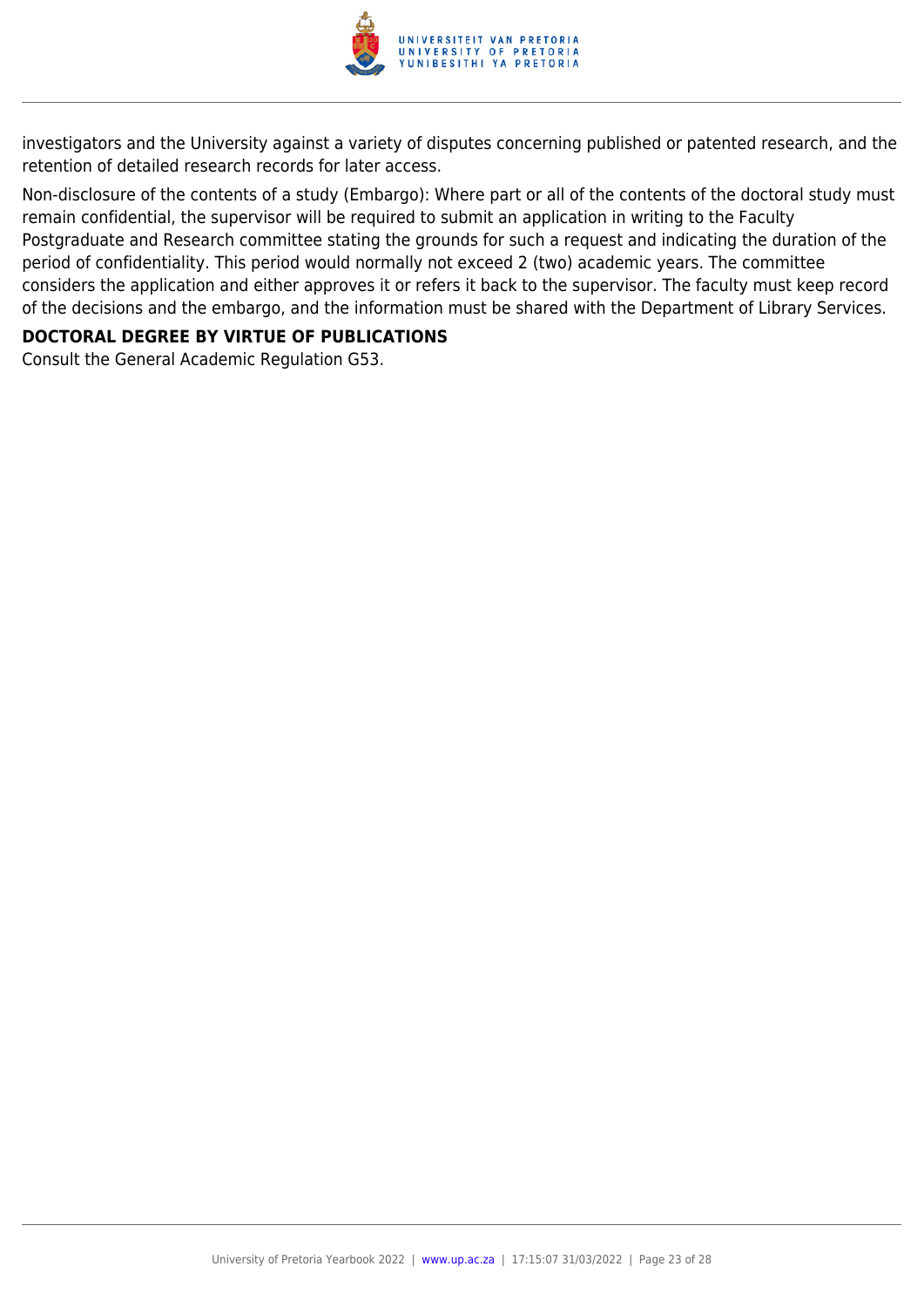

Undergraduate Degree **BVetNurs (08130006) BVSc (08130005)**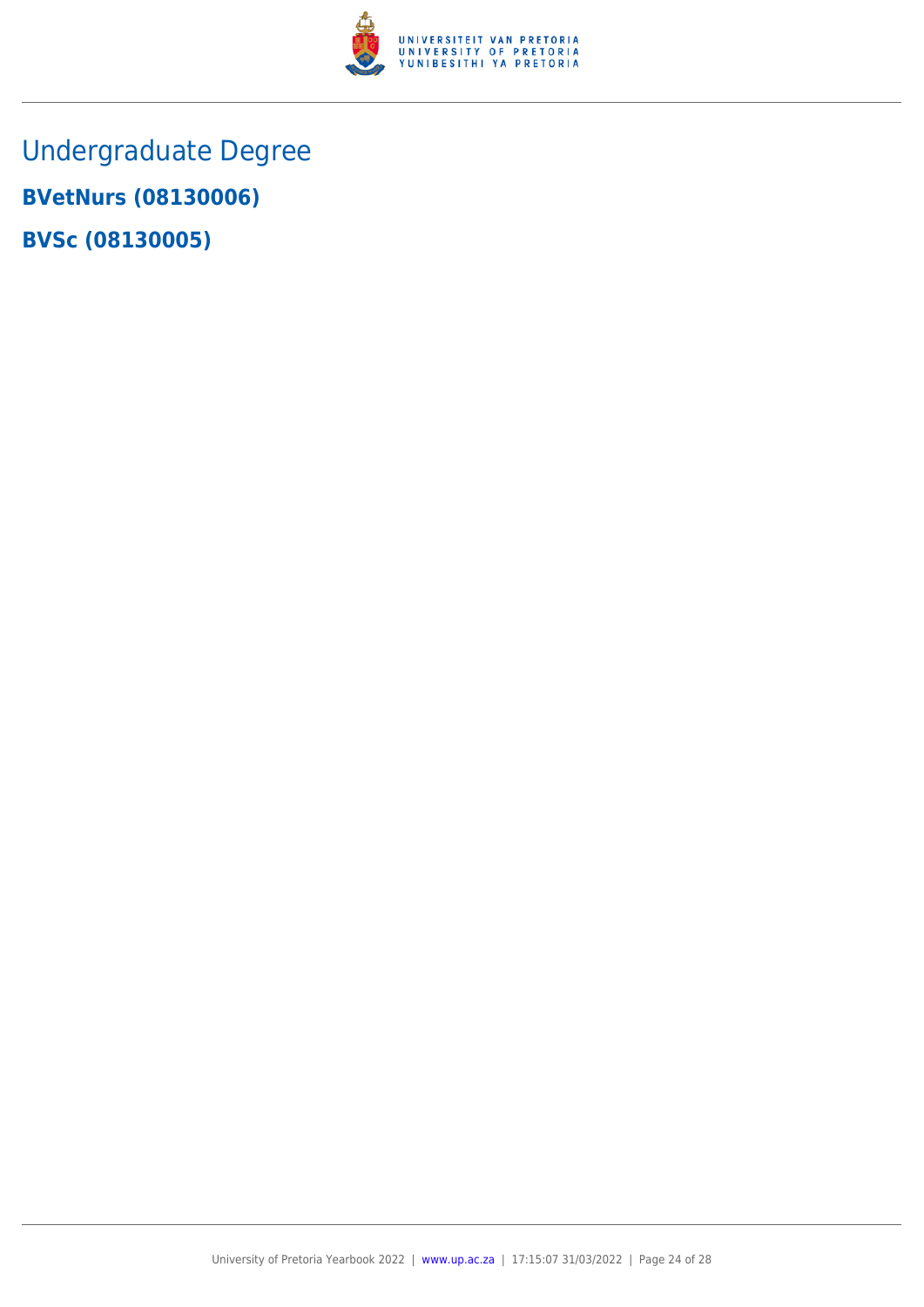

- Postgrad Diploma/Certificate
- **PGDip (Animal Welfare) (08220065)**
- **PGDip (Laboratory Animal Science) (08220062)**
- **PGDip (Production Animals) (08220063)**
- **PGDip (State Veterinary Medicine) (08220064)**
- **PGDip (Veterinary Clinical Sciences) (08220061)**
- **PGDip (Veterinary General) (08220066)**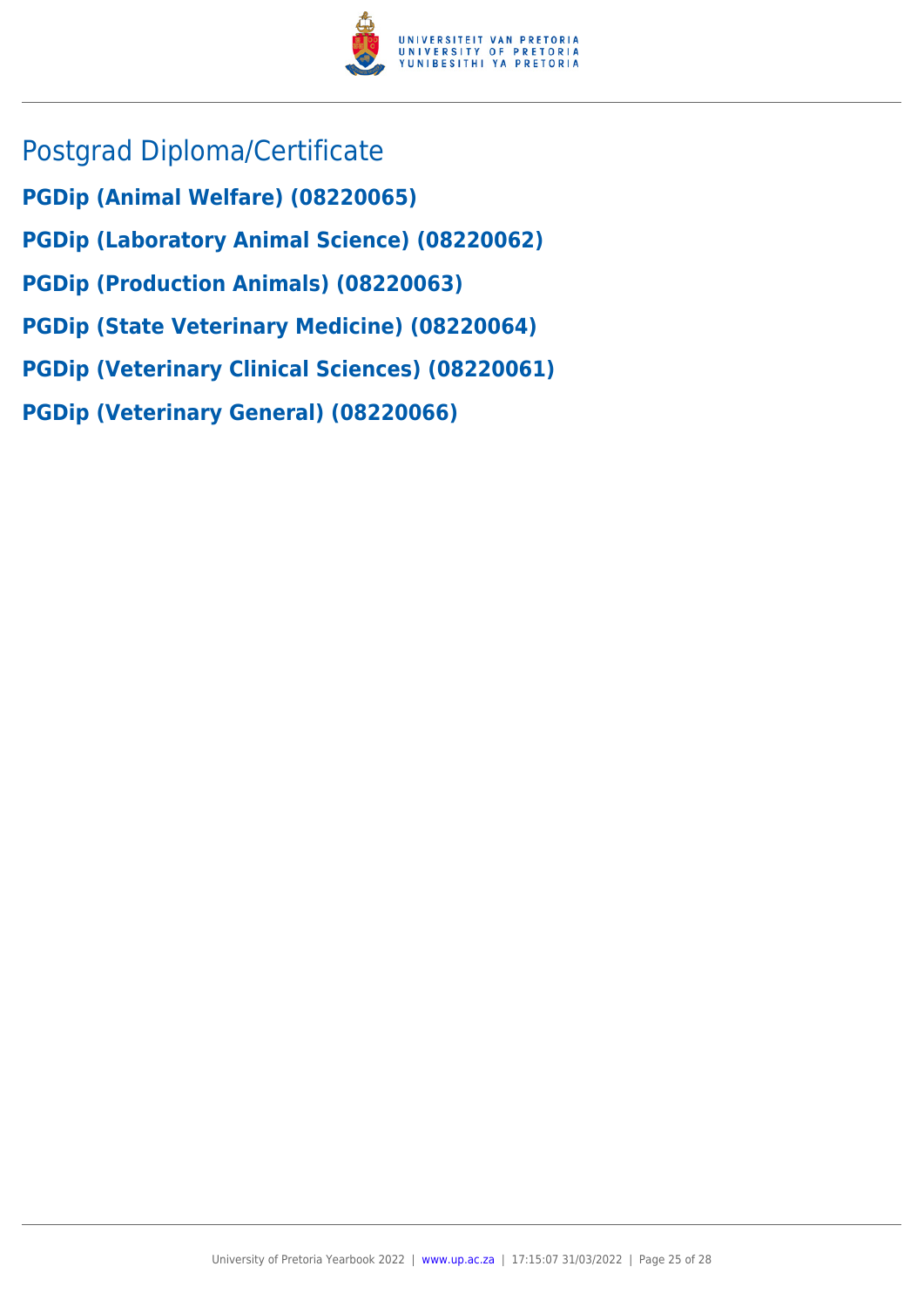

# Master's

**MSc** *with specialisation in Global One Health: diseases at the human-animal interface* **(08251030) MMedVet (Anaesthesiology) (Coursework) (08250132) MMedVet (Bovine Health and Production) (Coursework) (08250055) MMedVet (Clinical Laboratory Diagnostics) (Coursework) (08250192) MMedVet (Diagnostic Imaging) (Coursework) (08250143) MMedVet (Equine Medicine) (Coursework) (08250056) MMedVet (Equine Surgery) (Coursework) (08251122) MMedVet (Laboratory Animal Science) (Coursework) (08250212) MMedVet (Ophthalmology) (Coursework) (08250252) MMedVet (Pathology) (Coursework) (08250102) MMedVet (Pharmacology) (Coursework) (08251132) MMedVet (Pig Herd Health) (Coursework) (08250183) MMedVet (Poultry Diseases) (Coursework) (08250172) MMedVet (Reproduction) (Coursework) (08250032) MMedVet (Small Animal Medicine) (Coursework) (08250057) MMedVet (Small Animal Surgery) (Coursework) (08250024) MMedVet (Small Stock Herd Health) (Coursework) (08250242) MMedVet (Toxicology) (Coursework) (08251142) MMedVet (Veterinary Public Health) (Coursework) (08250042) MMedVet (Wildlife Diseases) (Coursework) (08250222) MSc (Ruminant Health) (Coursework) (08251024) MSc (Veterinary Epidemiology) (Coursework) (08251022)**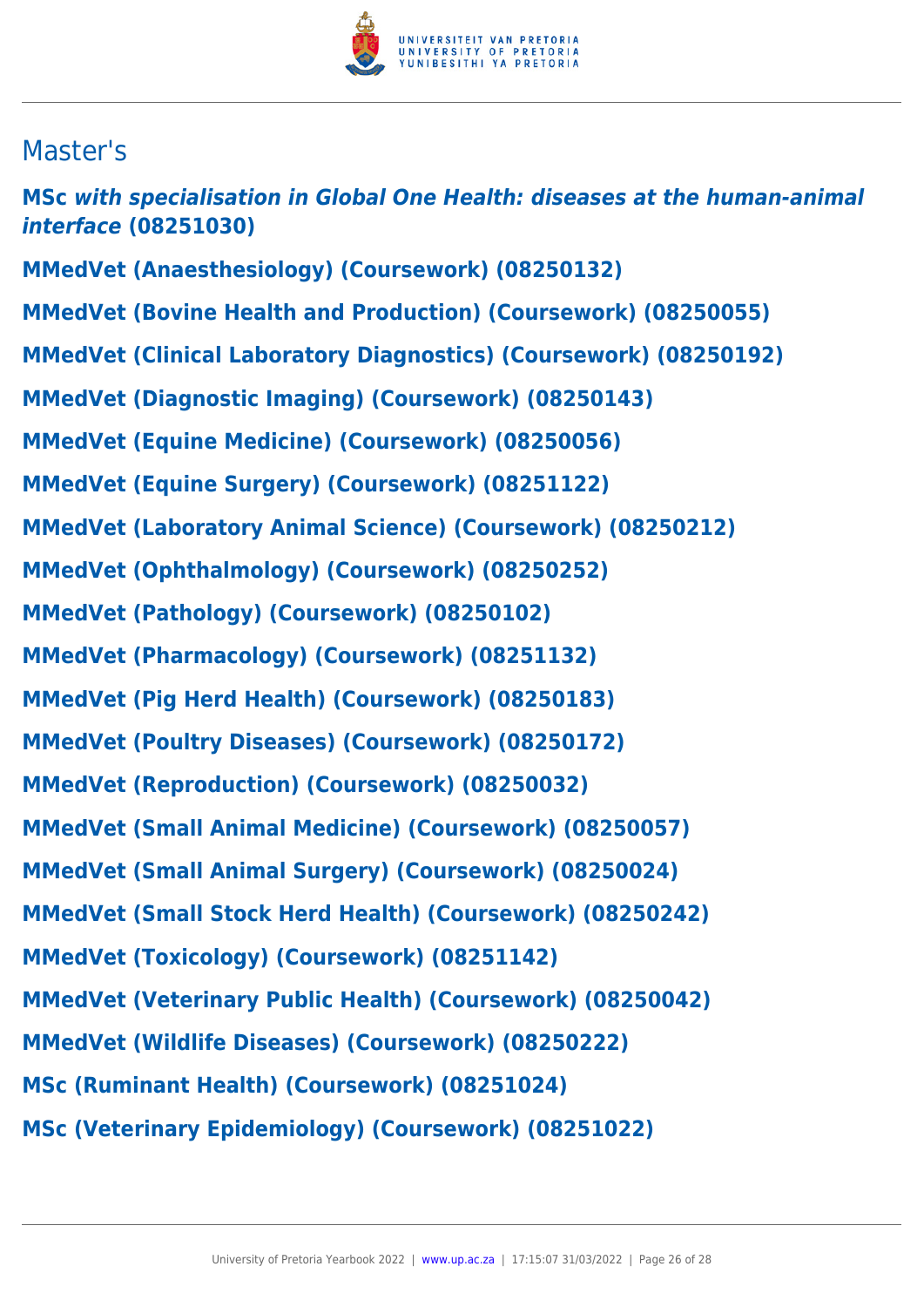

- **MSc (Veterinary Industrial Pharmacology) (Coursework) (08251018)**
- **MSc (Veterinary Public Health) (Coursework) (08251025)**
- **MSc (Veterinary Reproduction) (Coursework) (08251023)**
- **MSc (Veterinary Science) (Anatomy and Physiology) (08251014)**
- **MSc (Veterinary Science)(Companion Animal Clinical Studies) (08251015)**
- **MSc (Veterinary Science)(Paraclinical Sciences) (08251016)**
- **MSc (Veterinary Science)(Production Animal Studies) (08251017)**
- **MSc (Veterinary Science)(Tropical Diseases) (08250902)**
- **MSc (Wildlife Health, Ecology and Management) (Coursework) (08251019)**